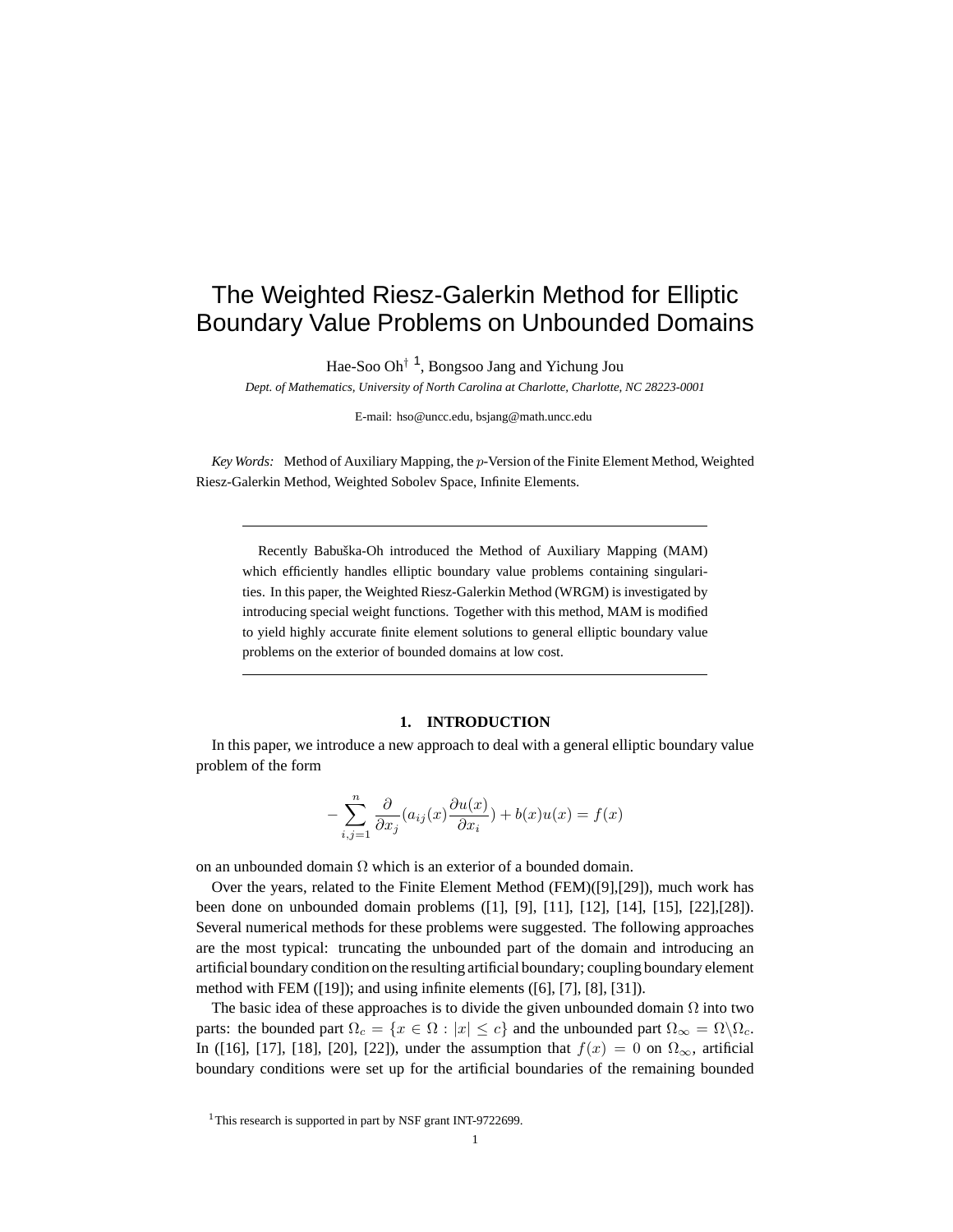domain  $\Omega_c$ . Thus, these approaches are not applicable unless  $f(x)$  has compact support. Moreover, this is impractical if the support of  $f(x)$  is very large. In ([6], [7], [8], [31]),  $\Omega_{\infty}$ is partitioned into a finite number of infinite elements incorporated with the meshes on  $\Omega_c$ . Then the special decay shape functions are constructed for those infinite elements. Thus, the implementation of this method in a FEM code leads to an alteration of the structure of the standard FEM code.

The new method introduced in this paper, similar to the infinite element approach, does not have these difficulties. First, we introduce an auxiliary mapping that can transform  $\Omega_{\infty}$ onto a bounded domain  $\hat{\Omega}_{\infty}$ , the unit ball. Then we apply the standard FEM to  $\Omega_c \cup \hat{\Omega}_{\infty}$ (like one point compactification of  $\Omega$  for FEM).

The novelty of our method is that no artificial boundaries are created and no alteration of any existing FEM code is required for its implementation. The numerical examples show that our method is effective in handling unbounded domain problems. Moreover, the method yields highly accurate numerical solutions at low cost.

This paper is organized as follows: In section 2, a cut-off weight function, which makes the weighted Sobolev space being the usual one on the bounded sub-domain  $\Omega_c$ , is introduced. Also, the Weighted Riesz-Galerkin Method (WRGM) is introduced and the existence of a solution of the related variational problem is proved. In section 3, an auxiliary mapping is constructed to deal with the unbounded subdomain  $\Omega_{\infty}$ . The new approach dealing with unbounded domain problems is described in the framework of the  $p$ -version of FEM. In section 4, the efficiency of the method is tested with various types of elliptic boundary value problems on the exterior bounded domains for the cases when supports of  $f(x)$  are not bounded.

For a clearer presentation of the method, proofs of technical lemmas, used in theory development and numerical experiments, were placed in appendix. The method is also applicable to elasticity problems on unbounded domains([26]).

### **2. THE WEIGHTED RIESZ-GALERKIN METHOD**

Throughout this paper  $\Omega \subset \mathbb{R}^n$  denotes an unbounded domain which is the exterior of a closed bounded domain enclosed by a simple closed curve Γ(see, Fig. 1).  $|x| =$  $(x_1^2 + ... + x_n^2)^{\frac{1}{2}}$ ,  $x \in \Omega$ . Then  $g : \Omega \longrightarrow [0, 1]$ , is a smooth cut off function satisfying the following properties:

(i)  $g(x) = 0$  on  $\Omega_c = \{x \in \Omega : |x| < c\},$ <br>(ii)  $q(x) = 1$  on  $x \in \Omega \setminus \Omega_{c+b} = \{\Omega : |x|$  $g(x) = 1$  on  $x \in \Omega \setminus \Omega_{c+b} = {\Omega : |x| > c+b}, b > 0.$ 

b is selected so that  $|\nabla g|$  is as small as possible. For convenience of coding, the construction of a specific cut-off function is given in appendix 1.

DEFINITION 2.1. Let the space  $H^k(\Omega; \mu, g)$ , with  $k \ge 0$  an integer, be the Banach space of all functions  $u(x)$  such that

$$
||u||_{H^{k}(\Omega;\mu,g)}^{2} = \int_{\Omega} e^{-2\mu g(x)|x|} \sum_{0 \leq |\alpha| \leq k} [D^{\alpha} u(x)]^{2} dx < \infty,
$$

where  $\alpha$  is the multi-index, that is,  $\alpha = (\alpha_1, \alpha_2, ..., \alpha_n) \in (\mathbb{N}_0^+)^n$ ,  $\mathbb{N}_0^+ :=$  the set of non-negative integers.  $|\alpha| = \alpha_1 + \alpha_2 + ... + \alpha_n$ ,  $D^{\alpha} = \frac{\partial^{|\alpha|}}{(\partial x_1)^{\alpha_1}}$  $\frac{\delta}{(\partial x_1)^{\alpha_1} \dots (\partial x_n)^{\alpha_n}}$ . Here  $\mu$  is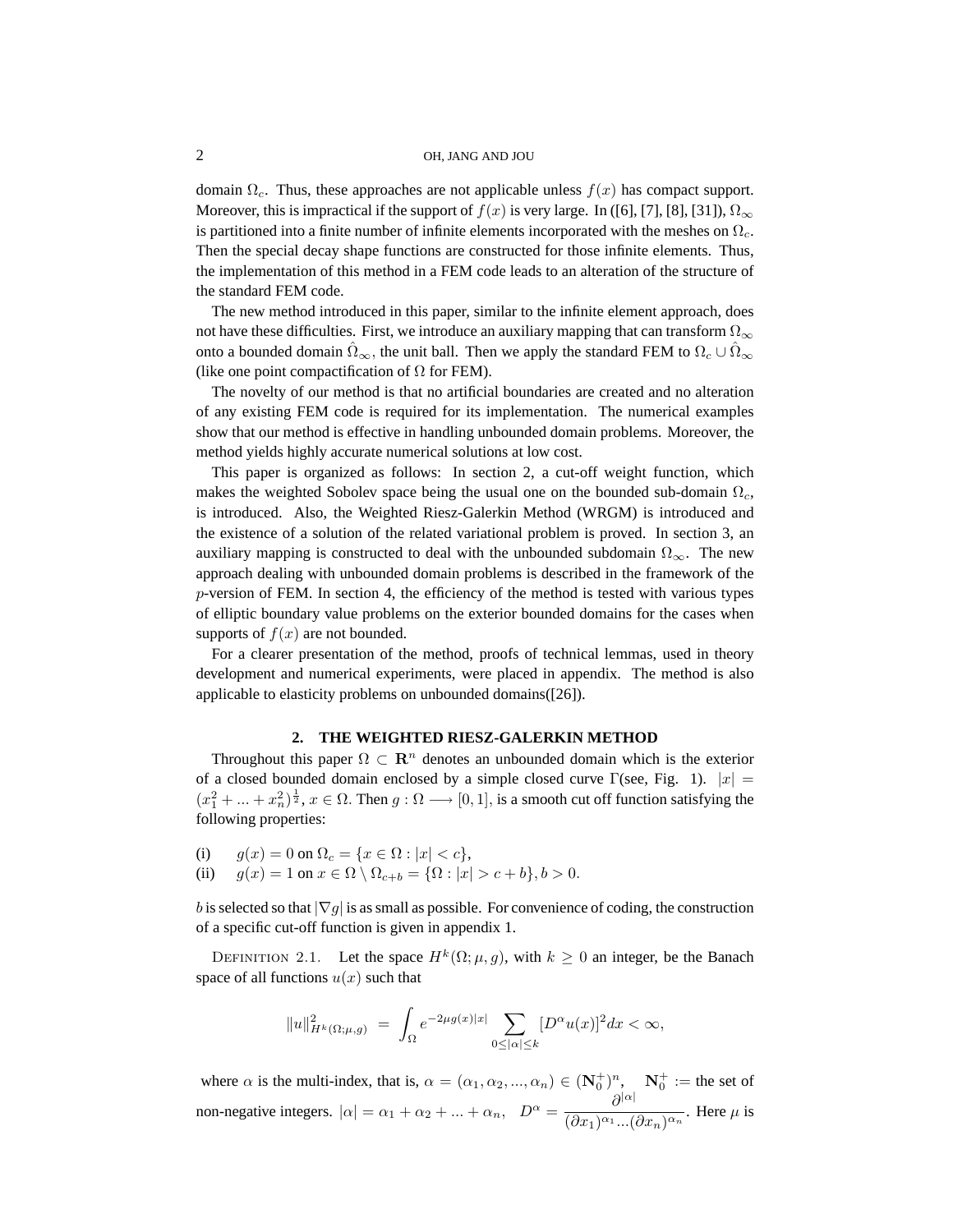a nonnegative real number, which is  $\ll 1$  and will be determined later. For  $\mu = 0$ , one gets the usual Sobolev space. In particular,  $H^0(\Omega; \mu, g) = L^2(\Omega; \mu, g)$ .

It is convenient to employ the operators  $\nabla$ , div, and  $\Delta$ . These are defined by  $\nabla u =$  $\left(\frac{\partial u}{\partial x}\right)$  $\frac{\partial u}{\partial x_1},...,\frac{\partial u}{\partial x_r}$  $\frac{\partial u}{\partial x_n}$  T, where T means transpose, div(f) =  $\sum_{i=1}^n$  $\partial f_i$  $\frac{\partial f_i}{\partial x_i}$ , where  $f = (f_1, ..., f_n)^T$ , and  $\Delta u = \text{div} (\nabla u)$ .

## **2.1. Weighted Residue Method**

Let us consider a general second order elliptic boundary value problem,

$$
-\sum \frac{\partial}{\partial x_j}(a_{ij}(x)\frac{\partial u(x)}{\partial x_i}) + b(x)u(x) = f(x) \text{ in } \Omega,
$$
\n(1)

$$
u(x) = 0 \text{ on } \Gamma,\tag{2}
$$

where  $f \in L^2(\Omega; \mu, g), 0 < \alpha \leq b(x) \leq \beta$  for all  $x \in \Omega$ , and the coefficient matrix is bounded, symmetric and positive definite at each point  $x \in \Omega$ :

$$
a_{ij}(x) = a_{ji}(x), \tag{3}
$$

$$
\sum_{i,j=1}^{n} a_{ij}(x)\eta_i\eta_j \geq \alpha \sum_{i=1}^{n} \eta_i^2,\tag{4}
$$

$$
\sum_{i,j=1}^{n} a_{ij}(x)\eta_j \xi_i \leq \beta \Big(\sum_{i=1}^{n} \xi_i^2\Big)^{1/2} \Big(\sum_{j=1}^{n} \eta_j^2\Big)^{1/2}, \tag{5}
$$

for all *n*-tuples of real numbers  $(\eta_1, ..., \eta_n), (\xi_1, ..., \xi_n)$ . Here the constants  $\alpha > 0$  and  $\beta > 0$  are independent of x.

First of all, we prove that the elliptic problem (1)-(2) is well posed. For brevity, we assume that the coefficients,  $a_{ij}$ ,  $b$ , are constants,  $\Omega \subset \mathbf{R}^3$ , and  $\partial \Omega$  is Lipschitz continuous. However, arguments for dimension two and variable coefficients are similar. In what follows, under these assumptions, the followings are proved:

- (i) For each  $f \in L^2(\Omega; \mu, g)$ , this problem has a unique solution u;
- (ii) The mapping  $f \to u$  is continuous with respect to  $L^2(\Omega; \mu, g)$ -norm.

Let  $F \in L^2(\mathbf{R}^3; \mu, g)$  be an extension of  $f \in L^2(\Omega; \mu, g)$  such that

$$
||F||_{L^{2}(\mathbf{R}^{3};\mu,g)} \leq C_{1}||f||_{L^{2}(\Omega;\mu,g)}
$$
(6)

(see, Chapter 3 of [23] for details). Then the elliptic problem,  $-\Delta w + w = F$  in  $\mathbb{R}^3$ , has a solution of the form

$$
w(x) = \int_{\mathbf{R}^3} \frac{e^{-|x-\xi|}}{4\pi |x-\xi|} F(\xi) d\xi.
$$

Now, the following lemma shows that the mapping  $F \to w$  is continuous with respect to  $L^2(\mathbf{R}^3; \mu, g)$ -norm. A detailed proof of this technical lemma is shown in appendix.

LEMMA 2.1. For some constant  $C_2$ ,

$$
||w||_{L^{2}(\mathbf{R}^{3};\mu,g)} \leq C_{2}||F||_{L^{2}(\mathbf{R}^{3};\mu,g)}.
$$
\n(7)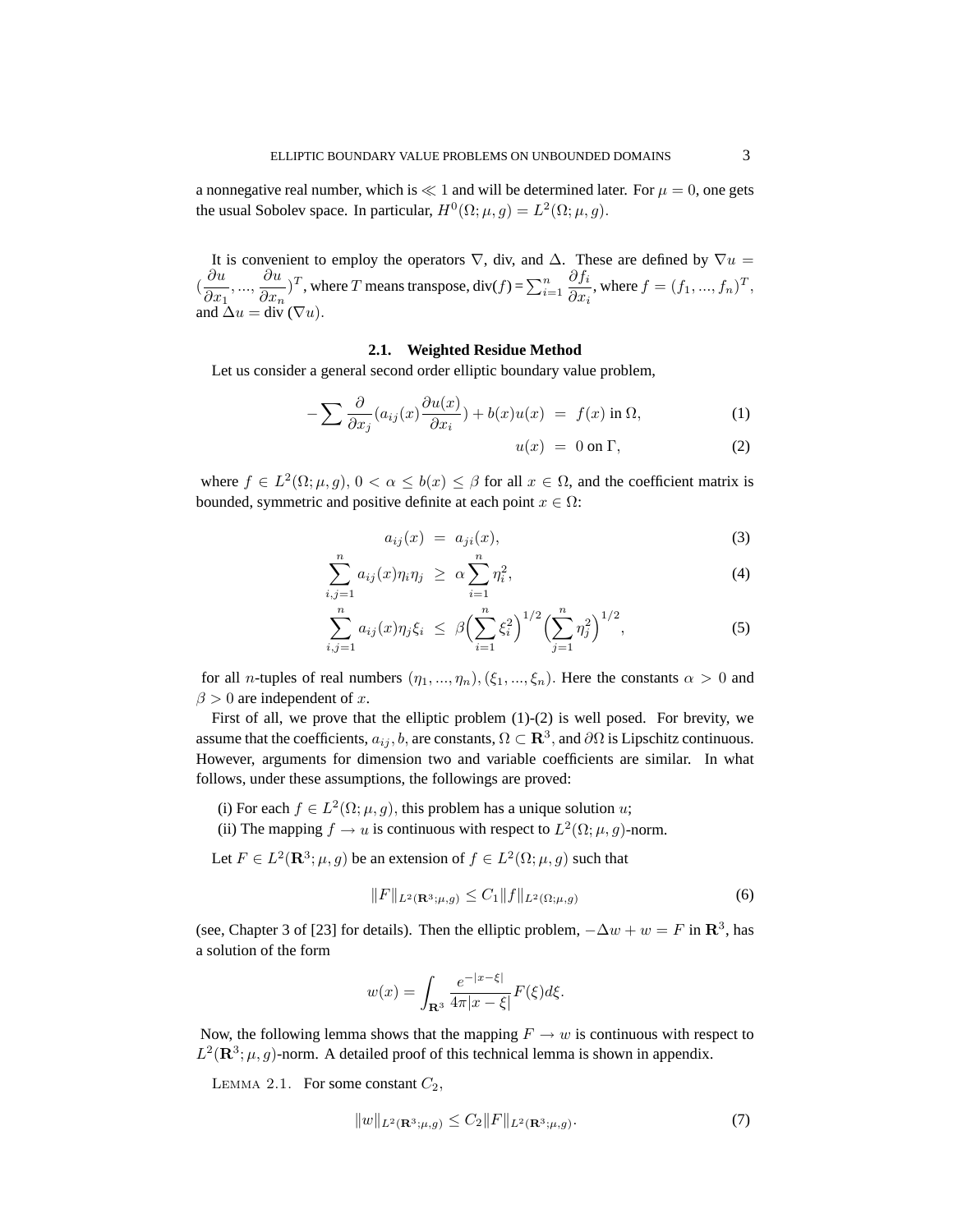By applying Sobolev imbedding theorem, Lemma 2.1 and the well known estimates for bounded domains, we have

$$
||w|_{\partial\Omega_1}||_{H^{3/2}(\partial\Omega_1)} \leq C_3||w||_{H^2(\Omega_1)},
$$
\n(8)

$$
||w||_{H^{2}(\Omega_{1})} \leq C_{4}[||F||_{L^{2}(\Omega_{2})} + ||w||_{L^{2}(\Omega_{2})}] \leq C_{5}||F||_{L^{2}(\mathbf{R}^{3};\mu,g)}, \quad (9)
$$

where  $\Omega_1 = \mathbb{R}^3 \setminus \Omega$  and  $\Omega_2$  is a ball containing  $\Omega_1$ . Since  $\partial \Omega_1 = \partial \Omega$ , by (8) and (9), one gets

$$
||w|_{\partial\Omega}||_{H^{3/2}(\partial\Omega)} \leq C_3 C_5 ||F||_{L^2(\mathbf{R}^3; \mu, g)}.
$$
\n(10)

Now let  $v$  be the solution of

$$
-\Delta v + v = 0 \text{ in } \Omega,
$$
  

$$
v = -w|_{\partial\Omega} \text{ on } \partial\Omega.
$$

Then we have

$$
||v||_{H^2(\Omega)} \le C_6 ||w|_{\partial\Omega} ||_{H^{3/2}(\partial\Omega)}.
$$
\n(11)

Let  $u = v + w$ . Then it follows from (6), (10), (11) and Lemma 2.1 that

$$
||u||_{L^{2}(\Omega;\mu,g)} \leq ||v||_{L^{2}(\Omega;\mu,g)} + ||w||_{L^{2}(\Omega;\mu,g)}\leq (C_{3}C_{5}C_{6} + C_{2})||F||_{L^{2}(\mathbf{R}^{3};\mu,g)}\leq (C_{3}C_{5}C_{6} + C_{2})C_{1}||f||_{L^{2}(\Omega;\mu,g)}.
$$
\n(12)

Moreover, u is a solution of  $-\Delta u + u = f$  in  $\Omega$  and satisfies the homogeneous Dirichlet Boundary condition, which, together with (12), implies the well-posedness of (1)-(2).

Therefore, (1)-(2) has a unique solution in the weighted Sobolev space even when  $f(x) = 1$ . However, for practical applications, this paper is concerned with the case when f decays as  $|x| \to \infty$ .

Next, we define the **Weighted Residue Method** corresponding to (1)-(2) as follows: Find  $u \in V$  such that, for all  $v \in V$ ,

$$
\int_{\Omega} \left\{-\text{div}\Big([a_{ij}(x)] \cdot \nabla_x u(x)\Big) + b(x)u(x) - f(x)\right\} v(x)e^{-2\mu g(x)|x|}dx = 0, \quad (13)
$$

where  $V = H_0^1(\Omega; \mu, g) = \{v \in H^1(\Omega; \mu, g) : v = 0 \text{ along } \Gamma\}$  (see, Fig. 1 for  $\Gamma$ ).

Applying the divergence theorem, one gets

$$
- \int_{\Omega} \operatorname{div} \Big( [a_{ij}(x)] \cdot \nabla u(x) \Big) v(x) e^{-2\mu g(x)|x|} dx
$$
  

$$
= \int_{\Omega} (\nabla u(x))^T \cdot [a_{ij}(x)] \cdot \nabla (v(x) e^{-2\mu g(x)|x|}) dx
$$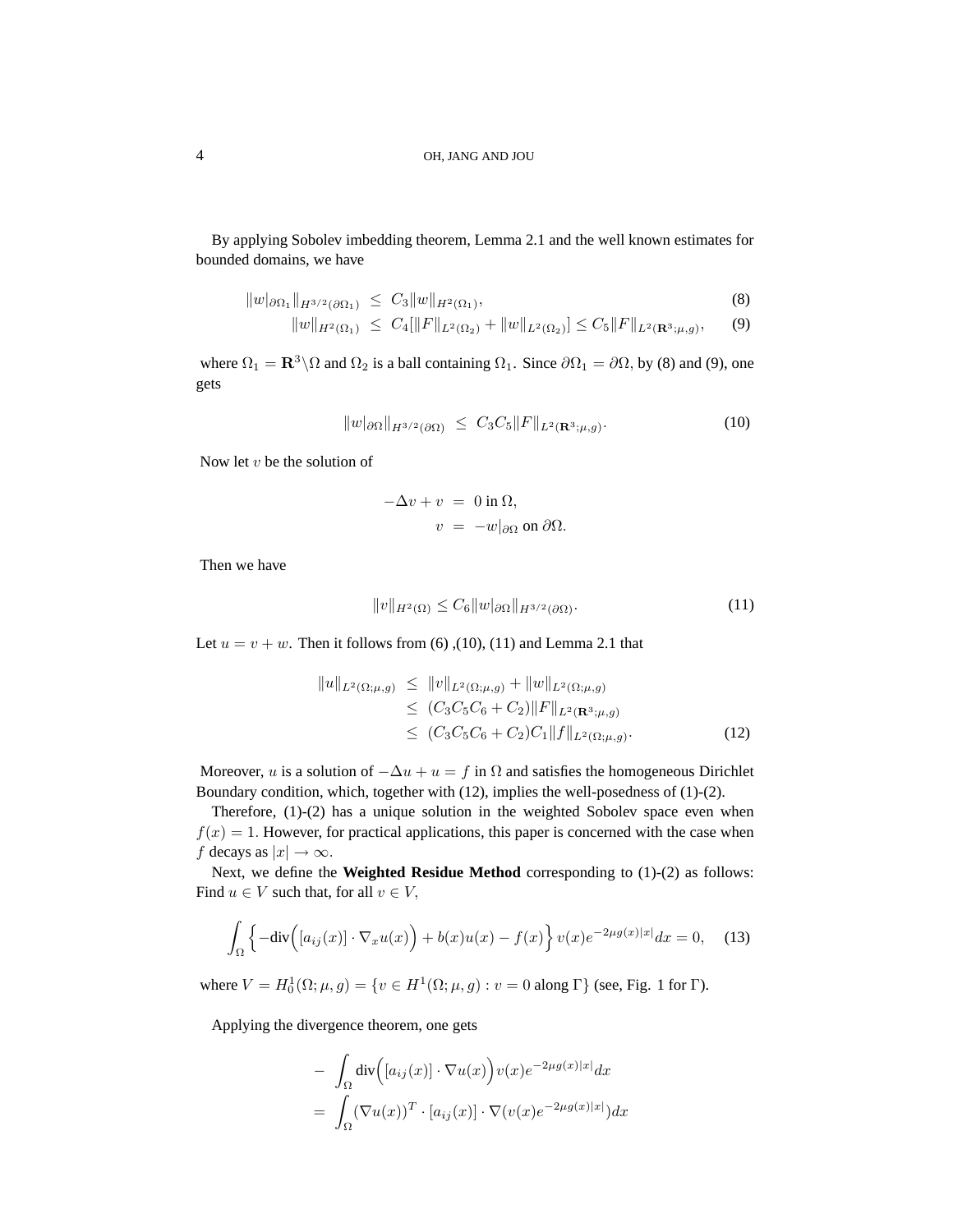$$
-\int_{\partial\Omega} \nu^T \cdot [a_{ij}(x)] \cdot (\nabla u(x))v(x)e^{-2\mu g(x)|x|} ds
$$
  
= 
$$
\int_{\Omega} e^{-2\mu g(x)|x|} (\nabla u(x))^T \cdot [a_{ij}(x)] \cdot (\nabla v(x)) dx
$$
  
+ 
$$
\int_{\Omega} v(x)(\nabla u(x))^T \cdot [a_{ij}(x)] \cdot (\nabla e^{-2\mu g(x)|x|}) dx
$$
  
- 
$$
\int_{\partial\Omega} \nu^T \cdot [a_{ij}(x)] \cdot (\nabla u(x))v(x)e^{-2\mu g(x)|x|} ds,
$$

where  $\nu(x) = (\nu_1(x), ..., \nu_n(x))^T$  is the outward normal vector to the boundary  $\Gamma$ . Thus, the Weighted Residue Method can be restated as follows: Find  $u \in V$  such that

$$
\mathcal{A}(u,v) = \mathcal{F}(v), \quad \text{ for all } v \in V,
$$
\n(14)

where

$$
\mathcal{A}(u,v) = \int_{\Omega} \left\{ e^{-2\mu g(x)|x|} (\nabla u(x))^T \cdot [a_{ij}(x)] \cdot (\nabla v(x)) + v(x)(\nabla u(x))^T \cdot [a_{ij}(x)] \cdot (\nabla e^{-2\mu g(x)|x|}) + e^{-2\mu g(x)|x|} b(x) u(x) v(x) \right\} dx,
$$
\n(15)

$$
\mathcal{F}(v) = \int_{\Omega} e^{-2\mu g(x)|x|} f(x)v(x)dx.
$$
 (16)

Since  $g(x) = 0$  for  $|x| < c$ , the variational formulation on  $\Omega_c$  is the standard one. That is, (15)-(16) can be rewritten as follows:

$$
\int_{\Omega_c} [(\nabla u(x))^T \cdot [a_{ij}(x)] \cdot (\nabla v(x)) + b(x)u(x)v(x)]dx = \int_{\Omega_c} f(x)v(x)dx,
$$

which is the standard variational formulation of (1)-(2).

The weight function is 1 when  $|x| < c$  and  $e^{-2\mu|x|}$  when  $|x| > c + b$  respectively and hence the gradient of the weight function is independent of  $\nabla g(x)$ . However, the gradient vector of the weight function for  $|x| \in [c, c + b]$  depends on  $\nabla g(x)$  as follow:

$$
\nabla e^{-2\mu g(x)|x|} = -2\mu e^{-2\mu g(x)|x|} \nabla(g(x)|x|)
$$
  
\n
$$
= -2\mu e^{-2\mu g(x)|x|} (g(x)\nabla|x| + |x|\nabla g(x))
$$
  
\n
$$
= -2\mu e^{-2\mu g(x)|x|} \{h(|x|-c)\nabla|x| + |x|\frac{dh}{dt}(|x|-c)\nabla|x|\}
$$
  
\n
$$
= -2\mu e^{-2\mu g(x)|x|} \{h(|x|-c) + |x|\frac{dh}{dt}(|x|-c)\} \nabla|x|
$$
  
\n
$$
= -2\mu e^{-2\mu g(x)|x|} H(x)\nabla|x|,
$$
\n(17)

where  $H(x) = h(|x| - c) + |x| \frac{dh}{dt}(|x| - c)$  and  $h(t)$  is defined by (A.1).

The maximum value of the smooth function  $H(x)$  will play a key roll in the proof of the coercivity of the non-symmetric bilinear form (15). Thus, for simplicity of notation, we let

$$
\rho(a; b; c) = \max \{ h(t) + (t + c) \frac{dh(t)}{dt} : 0 \le t \le b \},\tag{18}
$$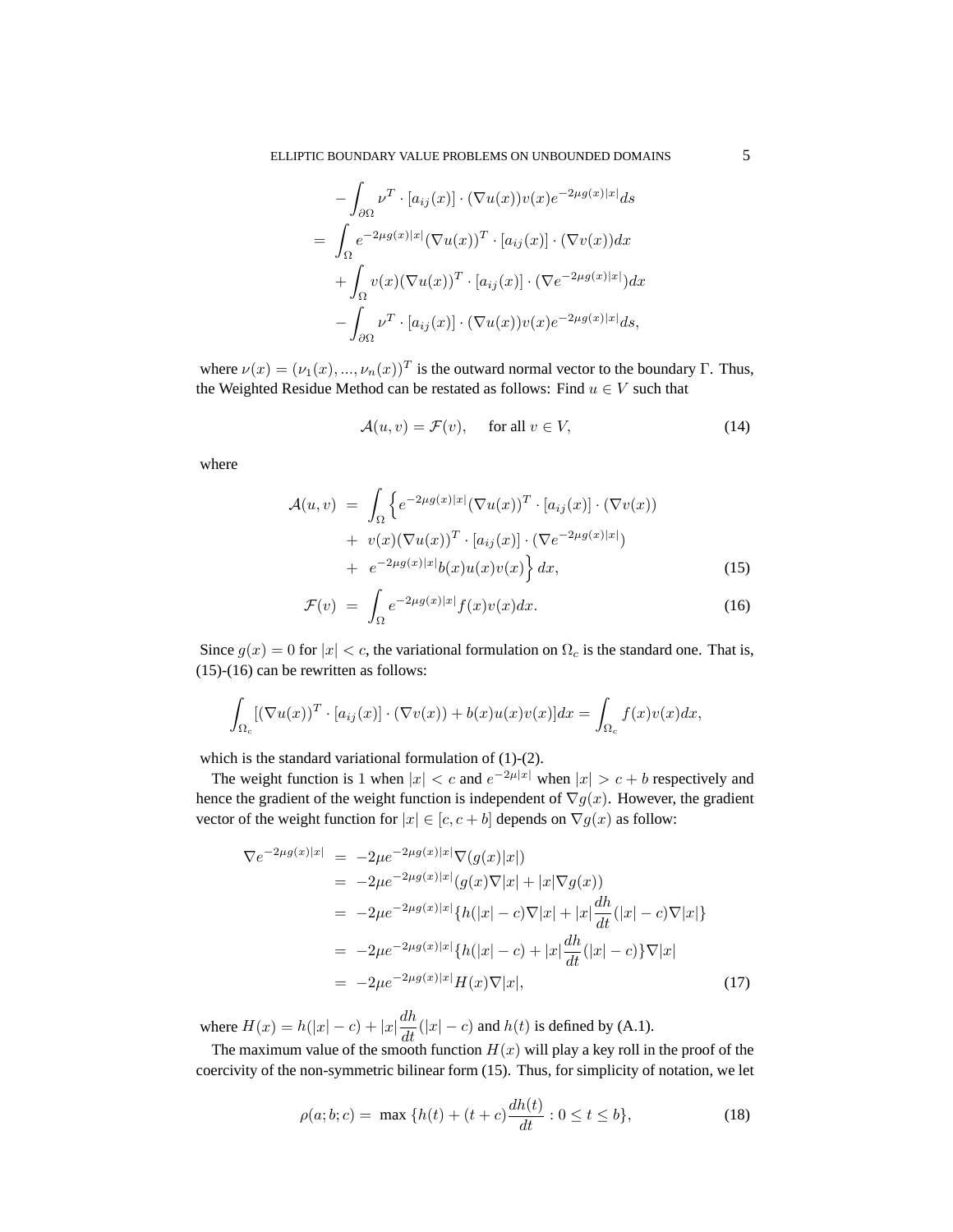where the constants  $a, b, c$  are shown in appendix 1.

*Remark.* (1) It is possible to make the maximum value  $\rho(a; b; c)$  small by selecting the constants  $a, b$ , and  $c$  properly. However, an optimal choice of the three constants will depend on the choice of  $\mu$  and will be discussed with numerical examples in section 4.

(2) The radial directional cut-off function  $h$  can be planted at any place in the outside of  $\Omega_c$  by defining  $g(x) = h(|x| - \bar{c}), \bar{c} > c$ . The choice of  $\bar{c} > c$  leads to  $e^{-2\mu g(x)|x|} = 1$  for  $|x| \leq \bar{c}$ . Thus, the damping effect caused by the weight function may be reduced. However, this choice implies  $\rho(a; b; \bar{c}) > \rho(a; b; c)$ , which could yield a slower convergence (see Theorem 2.2 below). Actually, the numerical experiments show that  $\bar{c} = c$  is optimal.

#### **2.2. The Coercivity constant**

In what follows, we prove that if we choose  $\mu$ ,  $\rho$  so that  $0 \leq \mu \rho < \frac{\alpha}{\beta}$  $\frac{\alpha}{\beta}$ , then the variational problem (14) has a unique solution. Recall  $\alpha$  and  $\beta$  are the positive constants given in  $(4)-(5)$ .

LEMMA 2.2. For  $u, v \in H^1(\Omega; \mu, g)$ , we have the following:

(i)  $\mathcal{A}(u, u) \geq (\alpha - \mu \beta \rho) || u ||_{H^1(\Omega; \mu, g)}^2$ (ii)  $|\mathcal{A}(u, v)| \leq [\beta + 2\mu \rho \beta] ||u||_{H^1(\Omega; \mu, g)} ||v||_{H^1(\Omega; \mu, g)}$ 

(iii)  $|\mathcal{F}(v)| \le || f ||_{L_2(\Omega;\mu,q)} || v ||_{H^1(\Omega;\mu,q)}$ 

*Proof.* (i) First, from the ellipticity condition (4), we have

$$
\int_{\Omega} e^{-2\mu g(x)|x|} (\nabla u(x))^T \cdot [a_{ij}(x)] \cdot (\nabla u(x)) dx + \int_{\Omega} e^{-2\mu g(x)|x|} b(x)(u(x))^2 dx
$$
\n
$$
\geq \int_{\Omega} (e^{-\mu g(x)|x|} (\nabla u(x))^T \cdot [a_{ij}(x)] \cdot (e^{-\mu g(x)|x|} \nabla u(x)) dx + \alpha ||u||_{L^2(\Omega; \mu, g)}^2
$$
\n
$$
\geq \alpha \int_{\Omega} [e^{-\mu g(x)|x|} \nabla u(x)] \cdot [e^{-\mu g(x)|x|} \nabla u(x)] dx + \alpha ||u||_{L^2(\Omega; \mu, g)}^2
$$
\n
$$
= \alpha ||u||_{H^1(\Omega; \mu, g)}^2.
$$
\n(19)

Second, by  $(5)$ ,  $(17)$ , and Hölder's inequality, we obtain the following inequality.

$$
\begin{split}\n&\left| \int_{\Omega} u(x) (\nabla u(x))^{T} \cdot [a_{ij}] \cdot (\nabla e^{-2\mu g(x)|x|}) dx \right| \\
&= \left| \int_{\Omega} -2\mu H(x) u(x) e^{-2\mu g(x)|x|} \left( (\nabla u(x))^{T} \cdot [a_{ij}] \cdot (\nabla |x|) \right) dx \right| \\
&\leq 2\mu \rho \int_{\Omega} \left| \sum_{i,j=1}^{n} a_{ij} \left( \frac{\partial u}{\partial x_{i}} u(x) e^{-2\mu g(x)|x|} \right) \left( \frac{x_{j}}{|x|} \right) \right| dx \\
&\leq 2\mu \beta \rho \int_{\Omega} |u(x)| e^{-\mu g(x)|x|} \left\{ \sum_{i=1}^{n} \left( \frac{\partial u(x)}{\partial x_{i}} e^{-\mu g(x)|x|} \right)^{2} \right\}^{\frac{1}{2}} \left\{ \sum_{i=1}^{n} \left( \frac{x_{i}}{|x|} \right)^{2} \right\}^{\frac{1}{2}} dx \\
&\leq 2\mu \beta \rho \parallel u(x) \parallel_{L^{2}(\Omega; \mu, g)} |u(x)|_{H^{1}(\Omega; \mu, g)}\n\leq \mu \beta \rho \parallel u \parallel_{H^{1}(\Omega; \mu, g)}^{2}.\n\end{split}
$$
\n(20)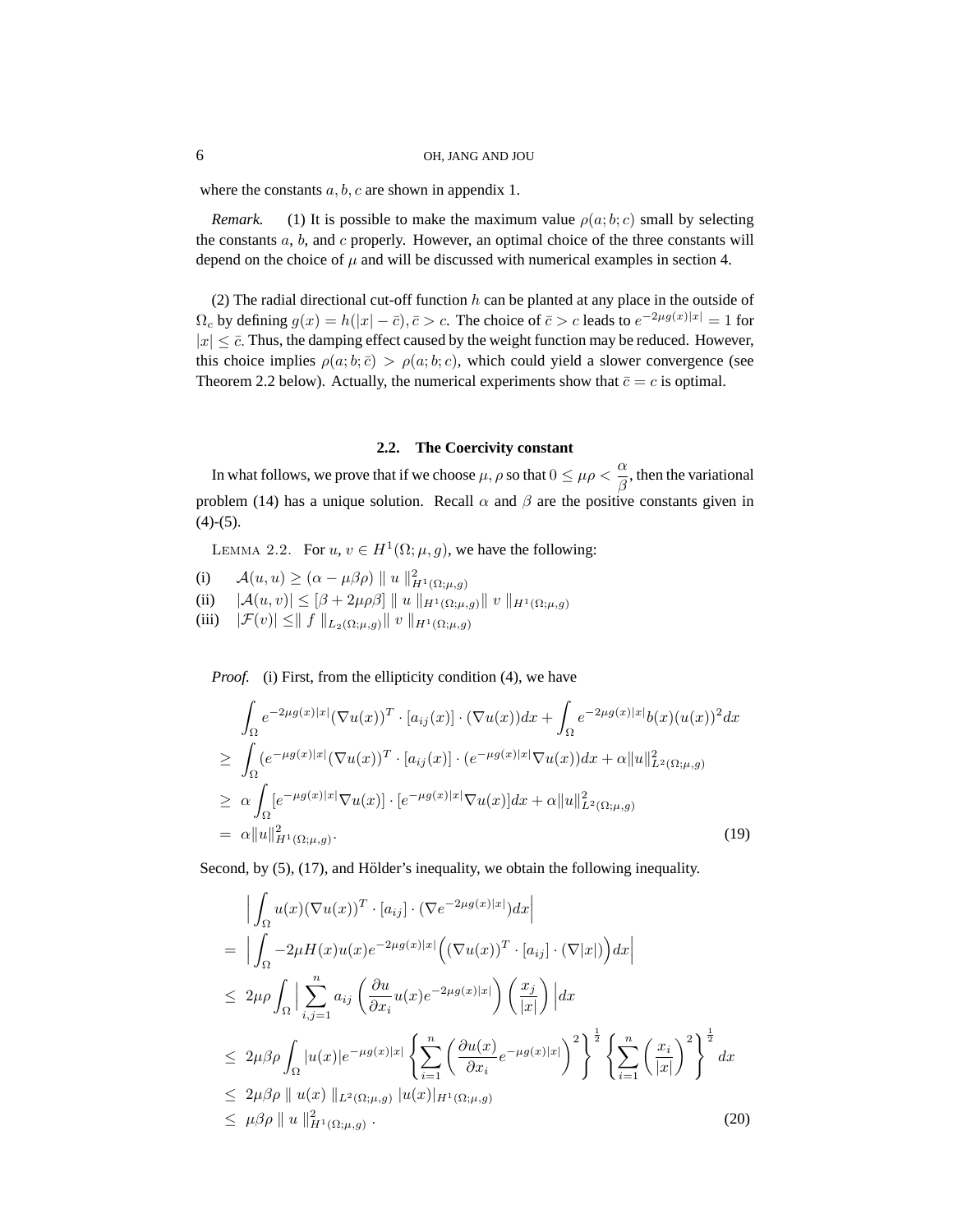Now, from (15), (19), and (20), we have

$$
\mathcal{A}(u, u) \geq \alpha \parallel u \parallel_{H^1(\Omega; \mu, g)}^2 -\mu \beta \rho \parallel u \parallel_{H^1(\Omega; \mu, g)}^2
$$
  
 
$$
\geq (\alpha - \mu \beta \rho) \parallel u \parallel_{H^1(\Omega; \mu, g)}^2.
$$

(ii) Let

$$
\mathcal{B}(u,v) = \int_{\Omega} e^{-2\mu g(x)|x|} {\{\nabla u(x) \cdot [a_{ij}(x)] \cdot (\nabla v(x))^T + b(x)u(x)v(x)\}dx}.
$$

Then, by the Cauchy-Schwarz inequality

$$
|\mathcal{B}(u,v)| \leq \mathcal{B}(u,u)^{\frac{1}{2}} \mathcal{B}(v,v)^{\frac{1}{2}}
$$
  
\n
$$
\leq \left[ \int_{\Omega} e^{-2\mu g(x)|x|} (\beta \nabla u(x) \cdot \nabla u(x) + \beta u(x)^{2}) dx \right]^{\frac{1}{2}}
$$
  
\n
$$
\left[ \int_{\Omega} e^{-2\mu g(x)|x|} (\beta \nabla v(x) \cdot \nabla v(x) + \beta v(x)^{2}) dx \right]^{\frac{1}{2}}
$$
  
\n
$$
\leq \beta \parallel u \parallel_{H^{1}(\Omega;\mu,g)} \parallel v \parallel_{H^{1}(\Omega;\mu,g)}.
$$

By an argument similar to (20), we have

$$
\begin{split}\n& \left| \int_{\Omega} v(x) (\nabla u(x))^T \cdot [a_{ij}(x)] \cdot (\nabla e^{-2\mu g(x)|x|}) dx \right| \\
&\leq 2\mu \rho \beta \left[ \int_{\Omega} (|v(x)|e^{-\mu g(x)|x|})^2 dx \right]^{\frac{1}{2}} \left[ \int_{\Omega} \sum_{i=1}^n \left( \frac{\partial u(x)}{\partial x_i} e^{-\mu g(x)|x|} \right)^2 dx \right]^{\frac{1}{2}} \\
&\leq 2\mu \rho \beta \parallel v \parallel_{H^1(\Omega; \mu, g)} \parallel u \parallel_{H^1(\Omega; \mu, g)}.\n\end{split}
$$

Thus, we have

$$
|\mathcal{A}(u,v)| \leq (\beta + 2\mu \rho \beta) \parallel v \parallel_{H^1(\Omega;\mu,g)} \parallel u \parallel_{H^1(\Omega;\mu,g)}
$$

(iii) Finally, we have

$$
\begin{aligned} |\mathcal{F}(v)| &\leq \int_{\Omega} |e^{-\mu g(x)|x|} f(x)| |e^{-\mu g(x)|x|} v(x)| dx \\ &\leq \|f\|_{L_2(\Omega;\mu,g)} \|v\|_{H^1(\Omega;\mu,g)} \end{aligned} \tag{Hölder inequality)}.
$$

Now, by applying Lemma 2.2 to the Lax-Milgram Theorem([9]), we have the following existence and uniqueness of the solution of (14).

THEOREM 2.1. Suppose the constants  $\mu$ ,  $a$ ,  $b$ ,  $c$  are properly selected so that  $0 \leq \mu \rho$ α  $\frac{\alpha}{\beta}$ . Then the variational problem (14) has a unique solution  $u_{ex}(x)$  in  $H_0^1(\Omega;\mu,g)$ .

Next, the Weighted Riesz-Galerkin (approximation) Method(WRGM) of the variational problem (14) is the following: Given a finite dimensional subspace  $S \subset V$ , find  $u_p(x) \in S$ such that

$$
\mathcal{A}(u_p, v) = \mathcal{F}(v), \text{ for all } v \in S,
$$
\n(21)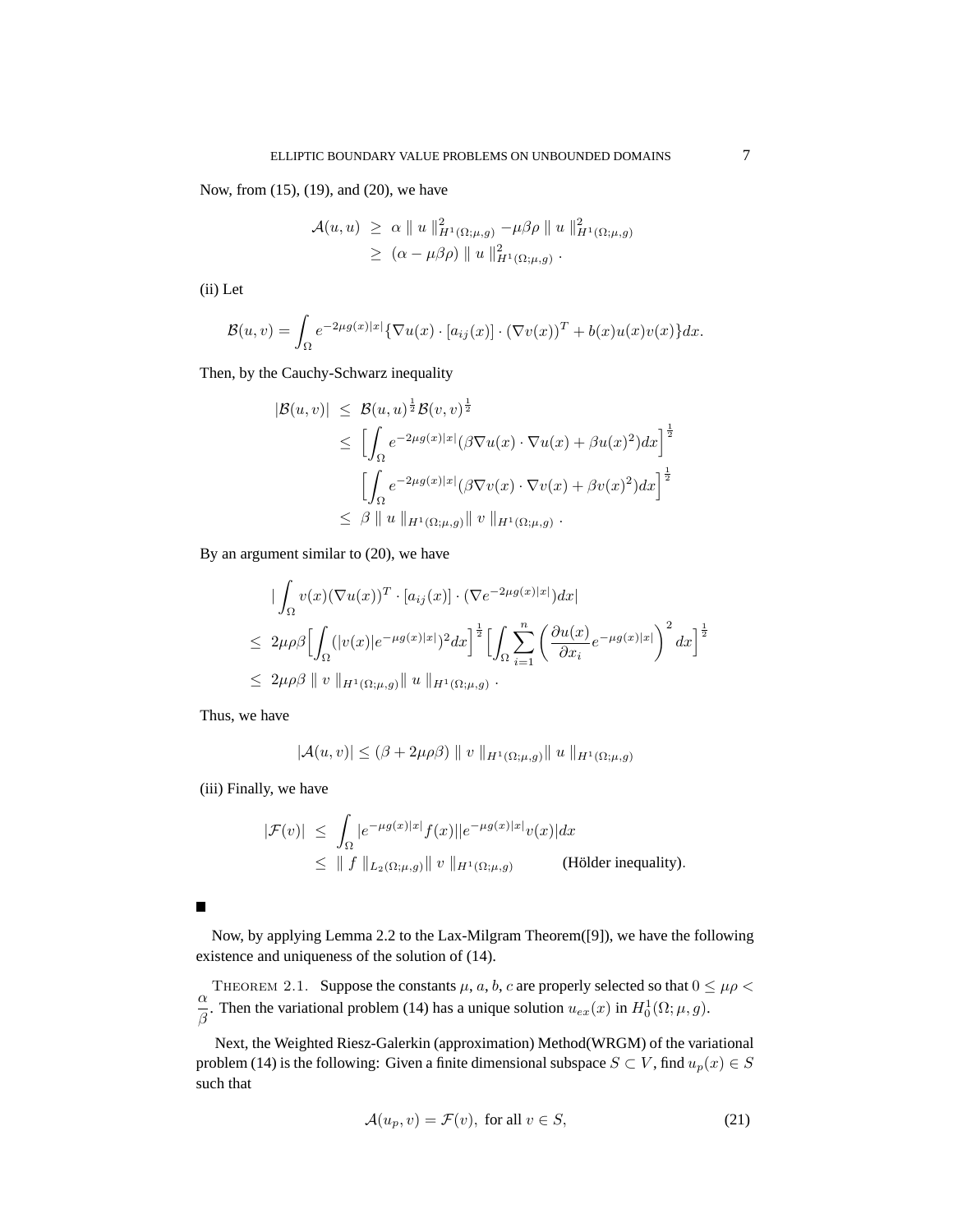where  $\mathcal{A}(\cdot, \cdot)$  and  $\mathcal{F}(\cdot)$  are the bilinear form and the linear functional in (15) and (16), respectively.

By applying Céa's Lemma  $([9])$ , we have the following.

Theorem 2.2. Under the hypotheses of Theorem 2.1, the discrete problem (21) has a unique solution. Moreover, we have

$$
||u_{ex}-u_p||_{H^1(\Omega;\mu,g)} \leq \frac{\beta(1+2\mu\rho)}{\alpha-\rho\mu\beta} || u_{ex}-v ||_{H^1(\Omega;\mu,g)},
$$
 for all  $v \in S$ .

#### **3. THE METHOD OF AUXILIARY MAPPING**

In this section, the Method of Auxiliary Mapping, introduced by Babuška and Oh ([2],[21], [24], [25]), is modified so that it can handle unbounded domain problems. The essential components of the method are as follows:

*i.* The given unbounded domain is divided into two regions; a bounded region  $\Omega_c$  and an unbounded region  $\Omega_{\infty} = \Omega \setminus \overline{\Omega}_c$ .

*ii.* The unbounded region  $\Omega_{\infty}$  is mapped to another bounded region  $\Omega_{\infty}$  (a unit ball) by an auxiliary mapping  $\varphi$ .

*iii.* The standard FEM is applied to the bounded region,  $\hat{\Omega}_{\infty} \cup \Omega_c$  which has no artificial boundaries. In triangulating  $\Omega_{\infty}\cup\Omega_c$  for the Finite Element mesh, the nodes along  $\Omega_c\cap\Omega_{\infty}$ and the corresponding nodes on  $\Omega_{\infty}$  share the same node numbers. Thus, two regions are treated as one connected domain in the computation process. Moreover, the transformed bilinear form  $\mathcal{A}(\cdot, \cdot)$ , given in Lemma 3.2, is used for computing local stiffness matrices of the elements in the transformed domain  $\hat{\Omega}_{\infty}$ .

The novelty of our method is to obtain an accurate numerical solution without introducing any artificial boundaries.

### **3.1. The Auxiliary Mapping**

Let S and  $\hat{S}$  be subsets of  $\mathbb{R}^n$ . Let  $\varphi : S \to \hat{S}$  be a bijective transformation. The Jacobian of  $\varphi$  is denoted by  $J(\varphi)$  and  $|J(\varphi)|$  denotes its determinant.  $\varphi$  will be selected so that  $|J(\varphi)| > 0$  for all  $x \in S$ .

The shift of a function  $u : S \to \mathbf{R}$  onto  $\hat{S}$ , through the bijective mapping  $\varphi$ , is denoted by  $\hat{u} := u \circ \varphi^{-1}$ . Similarly, we denote  $J_{ij}(\varphi) \circ \varphi^{-1}$  by  $J_{ij}(\varphi)$ , where  $J_{ij}(\varphi)$  is the  $(i, j)$ component of the Jacobian of  $\varphi$ .

Let  $(x_1, x_2, ..., x_n)$  and  $(\xi_1, \xi_2, ..., \xi_n)$  denote the coordinates of  $x \in S$  and  $\xi = \varphi(x) \in$  $\hat{S}$ , respectively. Let

$$
\nabla_{\xi} = \left(\frac{\partial}{\partial \xi_1}, \dots, \frac{\partial}{\partial \xi_n}\right)^T, \qquad \nabla_x = \left(\frac{\partial}{\partial x_1}, \dots, \frac{\partial}{\partial x_n}\right)^T,
$$
  

$$
|\xi| = (\xi_1^2 + \dots + \xi_n^2)^{\frac{1}{2}}, \qquad |x| = (x_1^2 + \dots + x_n^2)^{\frac{1}{2}}.
$$

Then, by applying the chain rule to  $u(x) = \hat{u}(\varphi(x))$ , we have

$$
(\nabla_x u(x)) \circ \varphi^{-1}(\xi) = [J(\varphi) \cdot (\nabla_{\xi} \hat{u} \circ \varphi(x))] \circ \varphi^{-1}(\xi) = \widehat{J(\varphi)} \cdot \nabla_{\xi} \hat{u}(\xi). \tag{22}
$$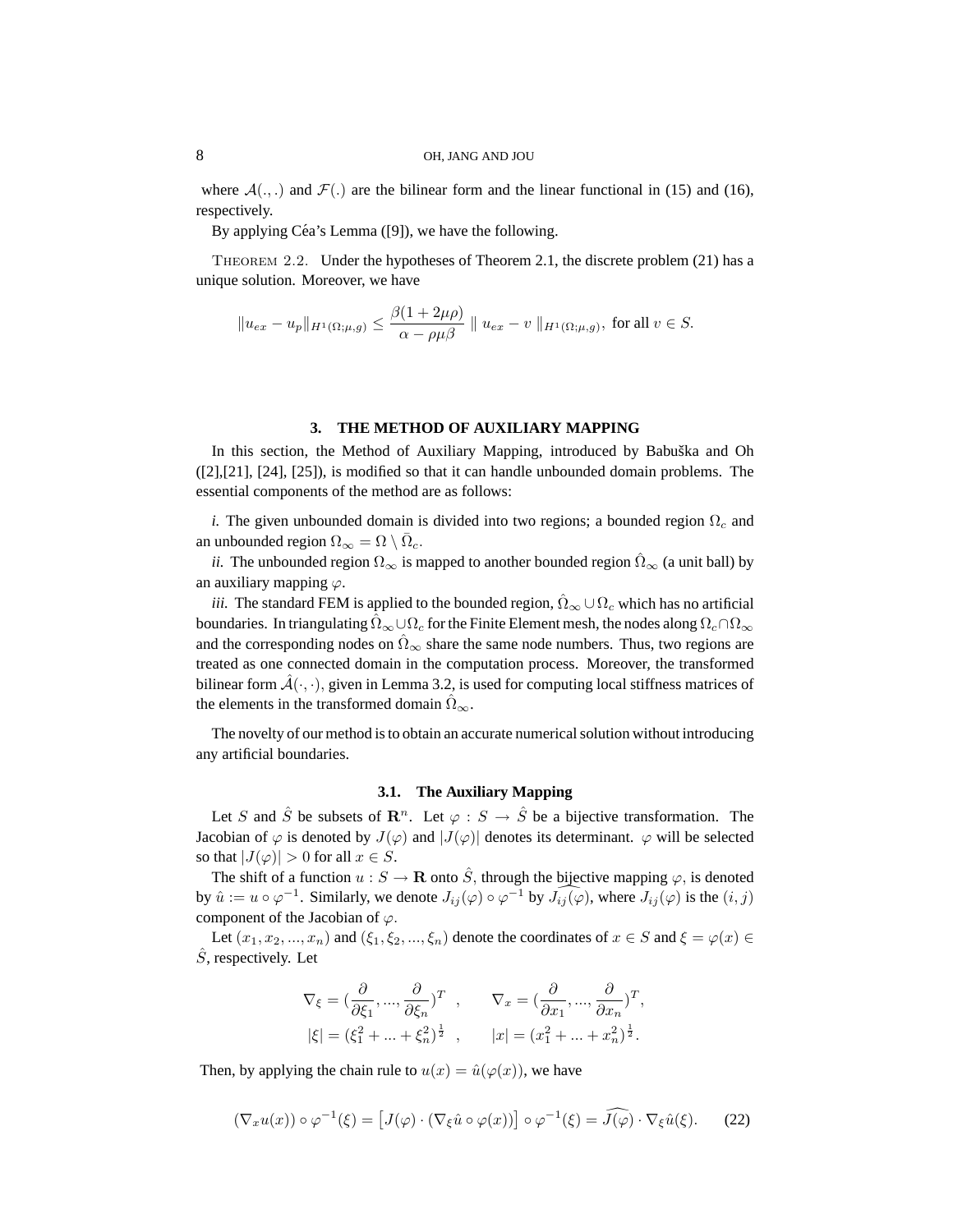Thus, the following change of variables is obtained:

$$
\int_{S} (\nabla_x u)^T \cdot [a_{ij}(x)] \cdot (\nabla_x v) dx = \int_{\hat{S}} |J(\varphi^{-1})| (\nabla_{\xi} \hat{u})^T \widehat{J(\varphi)}^T \cdot [\hat{a}_{ij}(\xi)] \cdot \widehat{J(\varphi)} (\nabla_{\xi} \hat{v}) d\xi,
$$

which implies the following lemma.

LEMMA 3.1. Let  $[q_{ij}^{(n)}(\xi)] = |J(\varphi^{-1})|\widehat{J(\varphi)}^T \cdot [\hat{a}_{ij}(\xi)] \cdot \widehat{J(\varphi)}$  and suppose u and v are in  $H^1(S; \mu, g)$ . Then

$$
\int_{S} e^{-2\mu g(x)|x|} (\nabla_x u)^T \cdot [a_{ij}(x)] \cdot (\nabla_x v) dx = \int_{\hat{S}} e^{-2\mu \hat{g}(\xi)|\varphi^{-1}(\xi)|} (\nabla_{\xi} \hat{u})^T \cdot [q_{ij}^{(n)}(\xi)] \cdot (\nabla_{\xi} \hat{v}) d\xi,
$$

where  $\hat{g}(\xi)|\varphi^{-1}(\xi)| = (g \circ \varphi^{-1})(\xi)(\varphi_1^{-1}(\xi)^2 + ... + \varphi_n^{-1}(\xi)^2)^{1/2}$ , and  $\varphi_i^{-1}$  is the *i*th component function of  $\varphi^{-1}$ .

Let  $\hat{\Omega}_{\infty} = \{\xi \in \mathbb{R}^n : |\xi| \leq 1\}$  and  $\Omega_{\infty} = \Omega \cap \{x \in \mathbb{R}^n : |x| \geq c\}$ . Then the auxiliary mappings  $\varphi(n): \Omega_{\infty} \to \hat{\Omega}_{\infty}$  is defined by

$$
\varphi_{(n)}(x) = \frac{c(x_1, x_2, ..., x_{n-1}, -x_n)}{|x|^2}, \qquad c > 0.
$$
\n(23)

By using Lemma 3.1, we derive the change of variables, by the auxiliary mapping  $\varphi_{(n)}$ , that gives the transformed bilinear form  $\hat{A}(\cdot, \cdot)$  and the transformed linear functional  $\hat{\mathcal{F}}$  on  $\hat{\Omega}_{\infty}$  corresponding to (15)-(16). The proof of this lemma can be found in appendix 3.

LEMMA 3.2. Let  $|J(\varphi_{(n)}^{-1})| \widehat{J(\varphi_{(n)})}^T \cdot [\hat{a}_{ij}(\xi)] \cdot \widehat{J(\varphi_{(n)})} = [q_{ij}^{(n)}]$ . Then, for  $u, v \in$  $H^1(\Omega;\mu,g)$ , we have  $\mathcal{A}(u,v)|_{\Omega_{\infty}} = \hat{\mathcal{A}}(\hat{u},\hat{v})|_{\hat{\Omega}_{\infty}}$  and  $\mathcal{F}(v)|_{\Omega_{\infty}} = \hat{\mathcal{F}}(\hat{v})|_{\hat{\Omega}_{\infty}}$ , where

$$
\mathcal{A}(u,v)|_{\Omega_{\infty}} := \int_{\Omega_{\infty}} \left\{ e^{-2\mu g(x)|x|} (\nabla_x u(x))^T \cdot [a_{ij}(x)] \cdot (\nabla_x v(x)) + v(x) (\nabla_x u(x))^T \cdot [a_{ij}(x)] \cdot \left( \nabla_x e^{-2\mu g(x)|x|} \right) \right\} dx,
$$
\n(24)

$$
\hat{\mathcal{A}}(\hat{u},\hat{v})|_{\hat{\Omega}_{\infty}} := \int_{\hat{\Omega}_{\infty}} e^{-2\mu \hat{g}(\xi)c/|\xi|} \left\{ (\nabla_{\xi}\hat{u})^T \cdot [q_{ij}^{(n)}] \cdot (\nabla_{\xi}\hat{v}) + \hat{v}(\xi)W(\xi)(\nabla_{\xi}\hat{u})^T \cdot [q_{ij}^{(n)}] \cdot (\xi) \right\} d\xi(25)
$$

$$
\mathcal{F}(v)|_{\Omega_{\infty}} := \int_{\Omega_{\infty}} e^{-2\mu g(x)|x|} f(x)v(x)dx,
$$
\n(26)

$$
\hat{\mathcal{F}}(\hat{v})|_{\hat{\Omega}_{\infty}} := \int_{\hat{\Omega}_{\infty}} |J(\varphi_{\infty})| e^{-2\mu \hat{g}(\xi)c/|\xi|} \hat{f}(\xi) \hat{v}(\xi) d\xi.
$$
\n(27)

Here,  $W(\xi) = \frac{2\mu c}{\xi |A|}$ |ξ| 4  $\left[c\frac{dh}{dt}(\frac{c}{|\xi}$  $\frac{c}{|\xi|} - c$ ) +  $\hat{g}(\xi)|\xi|$  and  $h(t)$  is defined by (A.1).

For the implementation purpose, the transformed coefficients  $q_{ij}^{(n)}$  of this Lemma are computed in a specific form in appendix 4.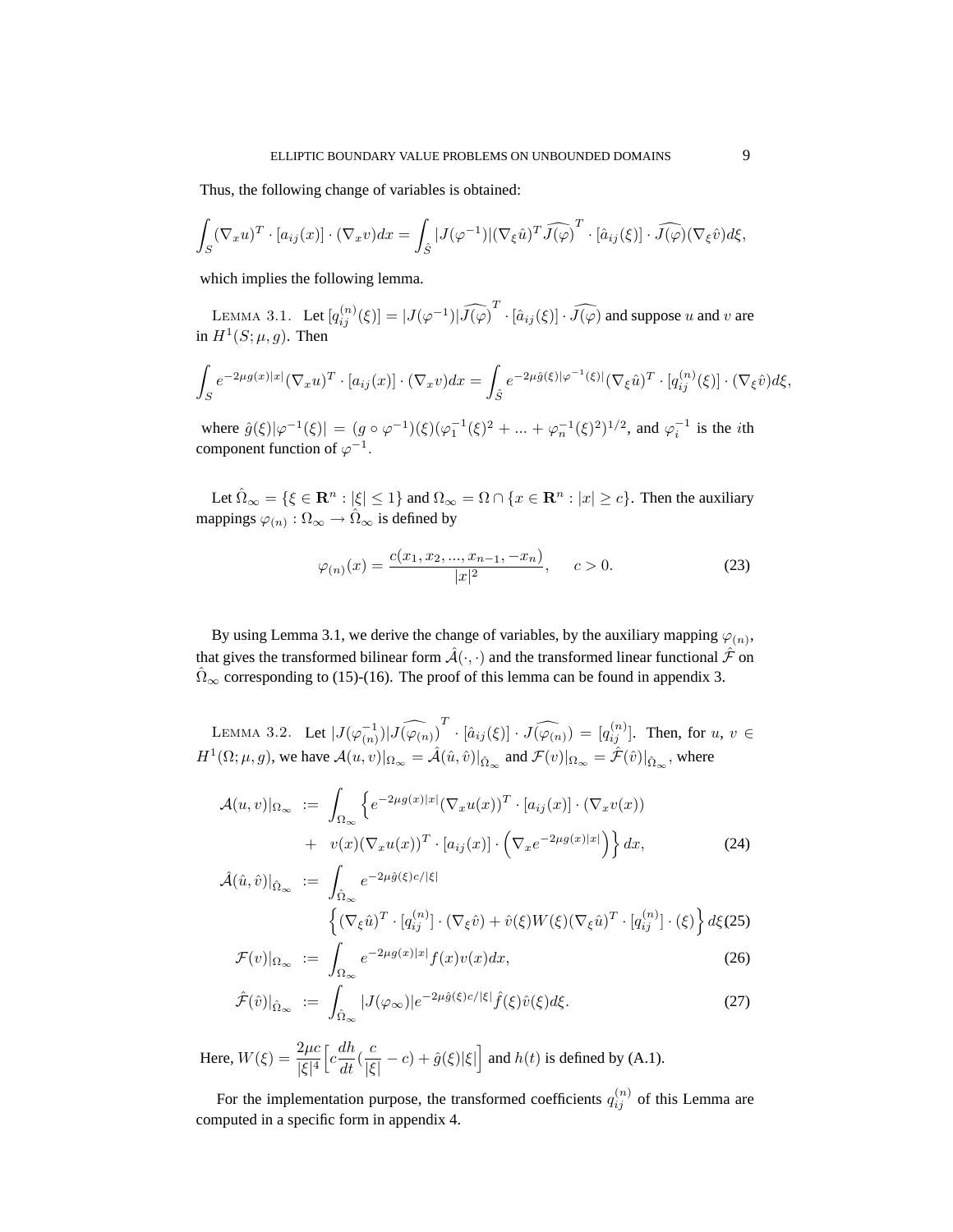#### **3.2. Constructions of Finite Element Spaces**

For brevity, in what follows, we develop our method in case of dimension two. The three dimensional case will be dealt in ([27]).

First of all, let us select a positive constant c and divide  $\Omega$  into two parts;  $\Omega_c$  and  $\Omega_{\infty}$ , where

$$
\Omega_c = \{ x \in \Omega : |x| \le c \}; \qquad \Omega_{\infty} = \{ x \in \Omega : |x| \ge c \}.
$$

The constant  $c$  is determined by the size of the bounded region on which an accurate numerical solution is desirable. Unlike the conventional methods, an accuracy of this method is practically independent of the size of  $c$ .

**3.2A: Mesh Generation.** Suppose  $\Delta_c = \{E_k : k = 1, 2, ..., N(\Delta_c)\}\)$  represents a specific mesh on  $\Omega_c$ . Suppose  $z_1, z_2, ..., z_d$  be all those nodes in the mesh  $\Delta_c$  which lie on the circle  $\Omega_c \cap \Omega_\infty$  (Fig. 1) and their polar coordinates are  $(c, \theta_1), ..., (c, \theta_d)$ . Now divide  $\Omega_\infty$  into infinite triangular elements  $T^\infty_{N(\Delta_c)+j}, j=1,...,N(\Delta_\infty) ,$  by the rays connecting the origin and all of nodes  $z_1, ..., z_d$  as shown in Fig. 1. The specific mesh on  $\Omega_{\infty}$ constructed in this way is denoted by  $\Delta_{\infty}$ . Then  $\Delta = \Delta_c \cup \Delta_{\infty}$  is a specific mesh for the unbounded domain Ω.



**FIG. 1.** The Scheme of Triangulation  $\Delta := \Delta_c \cup \Delta_{\infty}$ , the infinite domain  $\Omega_{\infty}$ , the mapped finite domain  $\hat{\Omega}_{\infty}$ , and the singular elemental mapping  $\Phi_{1}^{\infty}$ .

**3.2B: Construction of Elemental Mappings.** For sake of the convenience of notations in elemental mappings and the implementation of the new method, we introduce a fictitious node  $z_{\infty}$  (which is an extra point in one point compactification,  $\Omega^* = \Omega \cup \{z_{\infty}\}\)$ , of the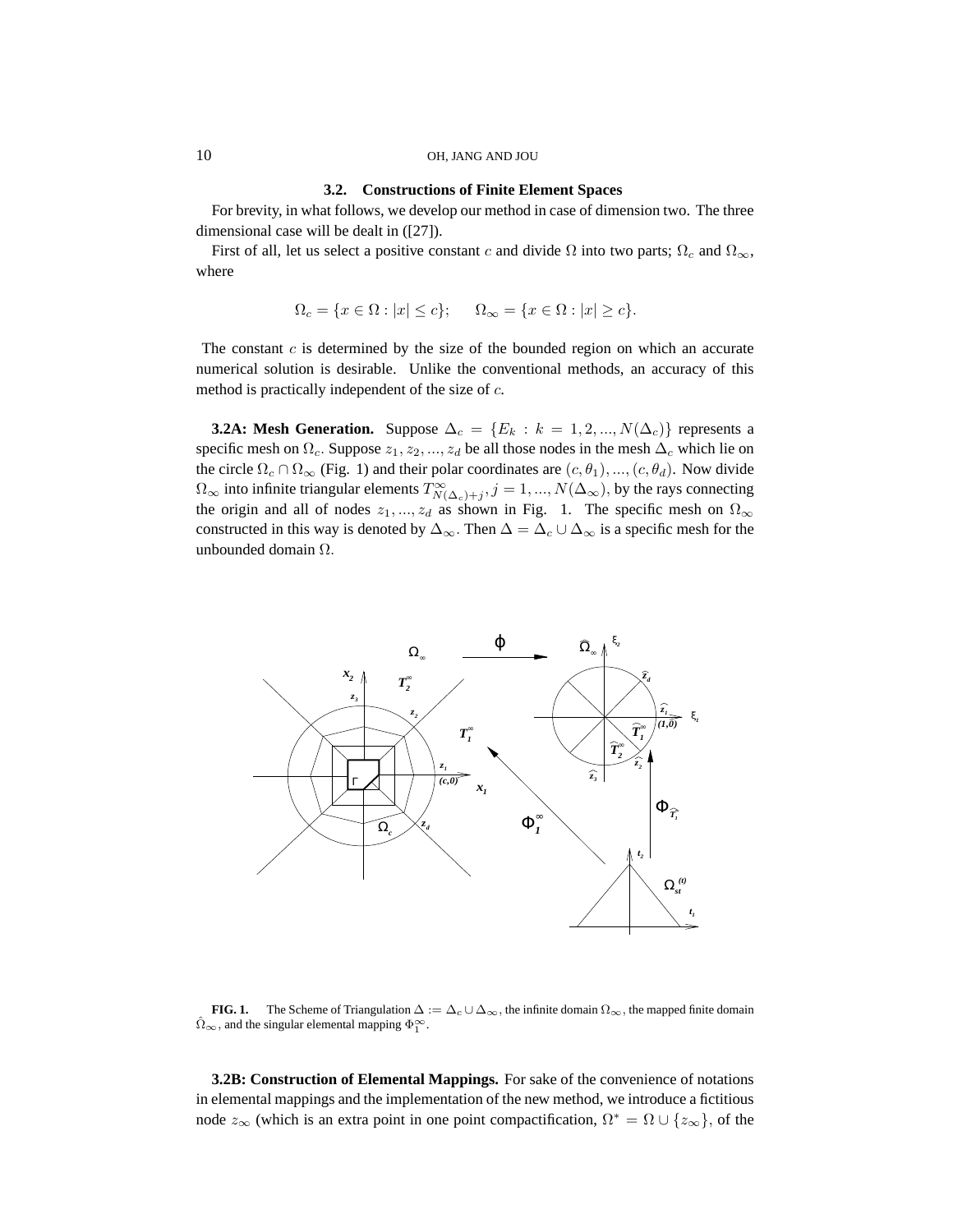infinite domain  $\Omega$ ). Since it was assumed that the source function  $f(x)$  and the solution  $u(x)$  decay, it is natural to assume that all of the functions we consider are zero at  $z_{\infty}$ . The construction of a finite element space of this section is similar to constructing a finite element space on the one point compactification,  $\Omega^* = \Omega \cup \{z_\infty\}$ , of  $\Omega$  by imposing a nodal constraint at  $z_{\infty}$ . However, the compactification of  $\Omega$  will not be constructed. In what follows, it is implemented and interpreted in the context of a conventional finite element space.

By the inversion mapping  $\varphi$  defined by (23), the nodes  $z_k$  on  $\Omega_c \cap \Omega_\infty$  are mapped to nodes on the unit circle,  $\hat{z}_k = (1, -\theta_k)$ ,  $k = 1, ..., d$ , and we define  $\varphi(z_\infty) := (0, 0)$ .

An infinite triangular element  $T_n^{\infty} := (z_{n+1} \to z_n \to z_{\infty})$  is mapped to a finite triangular element  $\hat{T}_n^{\infty} := (\hat{z}_{n+1} \to \hat{z}_n \to (0,0)),$  whose first side is a circular arc (see,  $T_1^{\infty}$  and  $\hat{T}_1^{\infty}$  of Fig. 1). Suppose  $\Phi_{\hat{T}_n^{\infty}}$  is the blending type elemental mapping (see chapter 6 of [30]) from the reference element  $\Omega_{st}^{(t)}$  onto a curved triangular element  $\hat{T}_n^{\infty}$ , then

$$
\Phi_n^{\infty} = \varphi^{-1} \circ \Phi_{\hat{T}_n^{\infty}} : \Omega_{st}^{(t)} \longrightarrow T_n^{\infty}
$$
 (28)

is called a **singular elemental mapping**.

Let M be the vector of elemental mappings assigned to the elements in  $\Delta = \Delta_c \cup \Delta_{\infty}$ by the following rule:

• Assign the conventional elemental mappings  $\Phi_n$  to the elements  $E_n \subset \Omega_c$ ;

• Assign the singular elemental mappings  $\Phi_n^{\infty}$  defined by (28) to the elements  $T_n^{\infty} \subset$  $\Omega_{\infty}$ .

**3.2C: Degree of Basis Functions.** Suppose  $\Omega_{st}^{(*)}$  represents either the reference triangular element  $\Omega_{st}^{(t)}$  or the reference quadrilateral element  $\Omega_{st}^{(q)}$  and let  $\mathcal{P}_p(\Omega_{st}^{(*)})$  be the space of polynomials of degree  $\leq p$  defined on  $\Omega_{st}^{(*)}$ .

Then **the finite element space**, denoted by  $S^p(\Omega, \Delta, \mathcal{M})$ , is the set of all functions u defined on  $\Omega$  such that

•  $u \circ \Phi_n \in \mathcal{P}_p(\Omega^{(*)}_{st})$  for each element  $E_n \in \Delta_c$ ; •  $u \circ \Phi_n^{\infty} \in \mathcal{P}_p(\Omega_{st}^{(t)})$  for each element  $T_n^{\infty} \in \Delta_{\infty}$ .

Let us note that each member of  $S^p(\Omega, \Delta, \mathcal{M})$  is in  $H^1(\Omega, \mu, g)$  except the nodal basis function corresponding to the fictitious node  $z_{\infty}$ . However, because of the zero-nodalconstraint at  $z_{\infty}$ , we may claim that  $S^p(\Omega, \Delta, \mathcal{M}) \subset H^1(\Omega; \mu, g)$ .

Since the singular elemental mappings  $\Phi_n^{\infty}$  are designed to agree with the conventional elemental mappings along the common sides on  $\Omega_c \cap \Omega_{\infty}$ ,  $S^p(\Omega, \Delta, \mathcal{M})$  is **" exactly conforming"** ([30]). In other words, each member of this finite element space is continuous in order to ensure good approximation properties.

**3.2D: The**  $p$ **-Version of FEM.** As usual, the finite element solution  $u_{fe}$  is the projection of the exact solution into  $S^p(\Omega, \Delta, \mathcal{M})$ , with respect to a proper inner product. The dimension of the vector space  $S^p(\Omega, \Delta, \mathcal{M})$  is called the **Number of Degrees of Freedom (DOF).**

In **the** p**-Version of the Finite Element Method**([3],[4],[30]), to obtain the desired accuracy, the mesh  $\Delta$  of the domain  $\Omega$  is fixed and only the degree p of the basis polynomials is increased.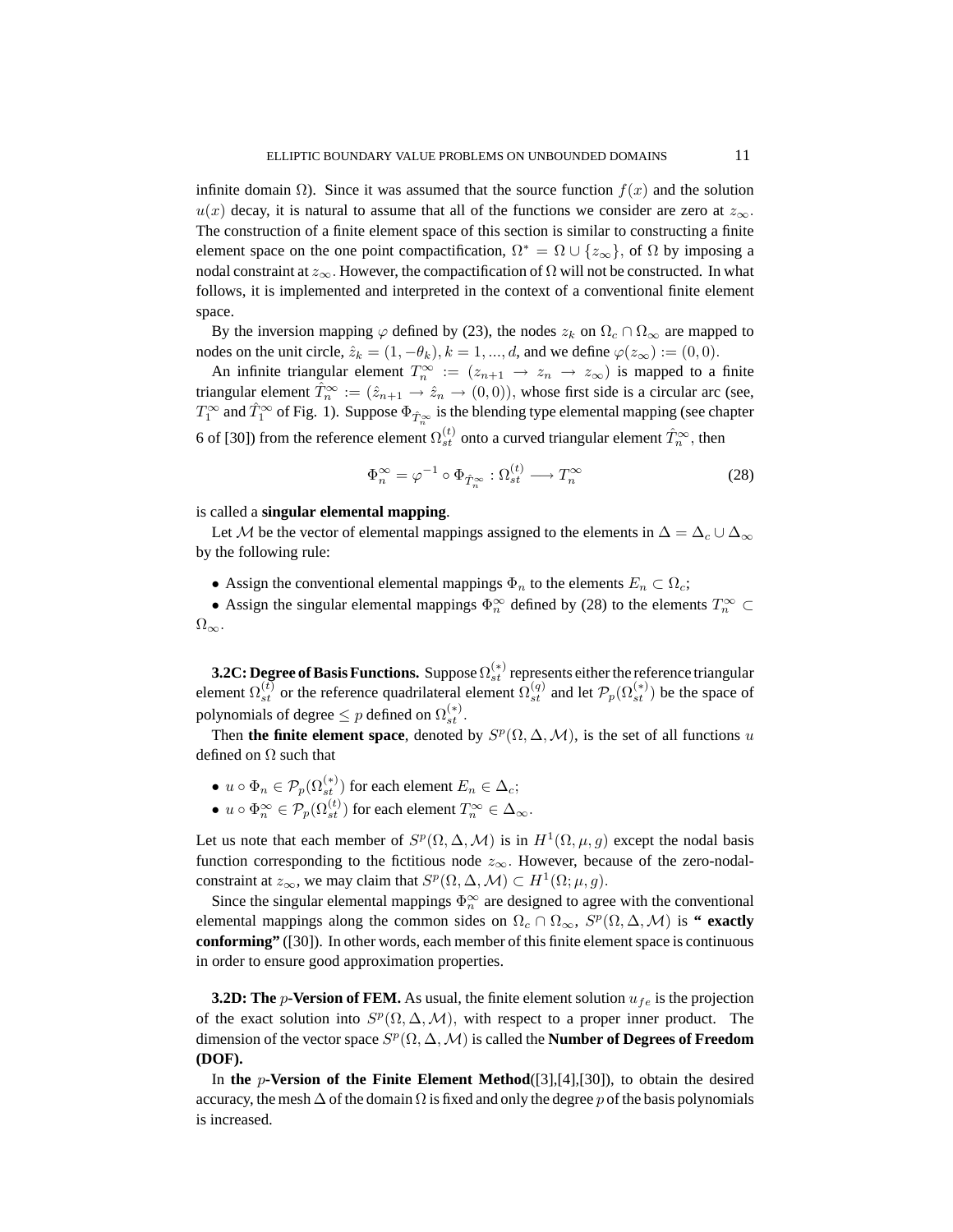**3.2E. Computation of local stiffness matrices and local load vectors for infinite elements**  $T^{\infty}$ . In the master element approach, the computations of local stiffness matrices and local load vectors for infinite triangular elements  $T^{\infty}$  in  $\Omega_{\infty}^{*} = \Omega \cup \{z_{\infty}\}\)$  can not be computed by a conventional FE code because infinite elements are not standard finite elements.

However, this problem is circumvented by computing the transformed bilinear form  $\hat{\mathcal{A}}|_{\hat{\Omega}^*_{\infty}}(\cdot,\cdot)$  and the transformed linear functional  $\hat{\mathcal{F}}|_{\hat{\Omega}^*_{\infty}}(\cdot)$  given in Lemma 3.2, on the mapped triangular elements  $\hat{T}^{\infty}$  together with the elemental mapping

$$
\hat{\Phi}_{\hat{T}^\infty}:\Omega_{st}^{(t)}\longrightarrow \hat{T}^\infty,
$$

where  $\hat{\Phi}_{\hat{T}^{\infty}} = \varphi \circ \Phi_{T^{\infty}}$  is an elemental mapping of blending type and  $\Phi_{T^{\infty}}$  is defined by (28).

In other words, the local stiffness matrices and local load vectors are computed by the following rule:

• Use  $\mathcal{A}(\cdot, \cdot)$  and  $\mathcal{F}(\cdot, \cdot)$  for the elements E in the bounded subdomain  $\Omega_c$ .

• Use  $\hat{\mathcal{A}}|_{\hat{\Omega}_{\infty}^{*}}(\cdot, \cdot)$  and  $\hat{\mathcal{F}}|_{\hat{\Omega}_{\infty}^{*}}(\cdot)$  on the elements  $\hat{T}_{\infty}$  in  $\hat{\Omega}_{\infty}^{*}$ , for the infinite tetrahedral elements  $T_{\infty}$  in  $\Omega_{\infty}^*$ .

On  $\Omega_c$ , this method uses the conventional FEM incorporated with the standard bilinear form. Thus, stiffness matrices and load vectors for the elements  $E$  in  $\Omega_c$  can be computed by any existing finite element code without alteration. However, for those infinite tetrahedral elements, the transformed non-symmetric bilinear form  $\mathcal{A}(\cdot, \cdot)$  and the transformed linear functional  $\hat{\mathcal{F}}$  of Lemma 3.2, is employed. Thus, this method can also be implemented on any existing finite element code. The only draw back of the method is that the local stiffness matrices corresponding to infinite triangular elements  $T^{\infty}$  are non-symmetric.

In summary, our method is to apply a conventional p-version of FEM on the bounded domain  $\Omega_c \cup_{\varphi_\infty} \hat{\Omega}_\infty^*$  with the two phase bilinear form  $\mathcal{A}|_{\Omega_c}(\cdot,\cdot) \cup_{\varphi_\infty} \hat{\mathcal{A}}|_{\hat{\Omega}_\infty^*}(\cdot,\cdot)$  and the two phase linear functional  $\mathcal{F}|_{\Omega_c}(\cdot) \cup_{\varphi_{\infty}} \hat{\mathcal{F}}|_{\hat{\Omega}_{\infty}^*}(\cdot)$ .

#### **4. NUMERICAL RESULTS**

In this section, we make some comparisons between our method and domain truncating method. Various numerical examples are given in order to demonstrate an effectiveness of our method. Throughout this section,  $\Omega$  denotes the unbounded domain in Fig. 2.

 $\mathcal{U}(u) = \mathcal{A}(u, u)/2$  is the strain energy of u and  $||u||_E = \sqrt{\mathcal{U}(u)}$  is the energy norm of u. Since  $g(x) = 0$  on  $\Omega_c$ ,  $\mathcal{A}(u, u)$  has the weight  $e^{-\mu g(x)|x|} = 1$  on  $\Omega_c$ . It is known ([24],[30]) that  $||u_{fe} - u_{ex}||_E^2 = |U(u_{fe}) - U(u_{ex})|$ , provided that all boundary conditions are either homogeneous Dirichlet or arbitrary traction boundary conditions. In this section, by the **Relative Error(**%**) in Energy Norm**, we mean

$$
100 \cdot \left[ \frac{\left| \{ \mathcal{U}(u_{ex} |_{\Omega_c}) - \mathcal{U}(u_{fe} |_{\Omega_c}) \} \right|^{1/2}}{\mathcal{U}(u_{ex} |_{\Omega_c})} \right]^{1/2}.
$$
 (29)

EXAMPLE 4.1. Let  $u(x_1, x_2) = |x|^{-1}$ ,  $|x| = \sqrt{x_1^2 + x_2^2}$ . Then u solves

$$
-\triangle u(x) + u(x) = f(x) \quad \text{in } \Omega \tag{30}
$$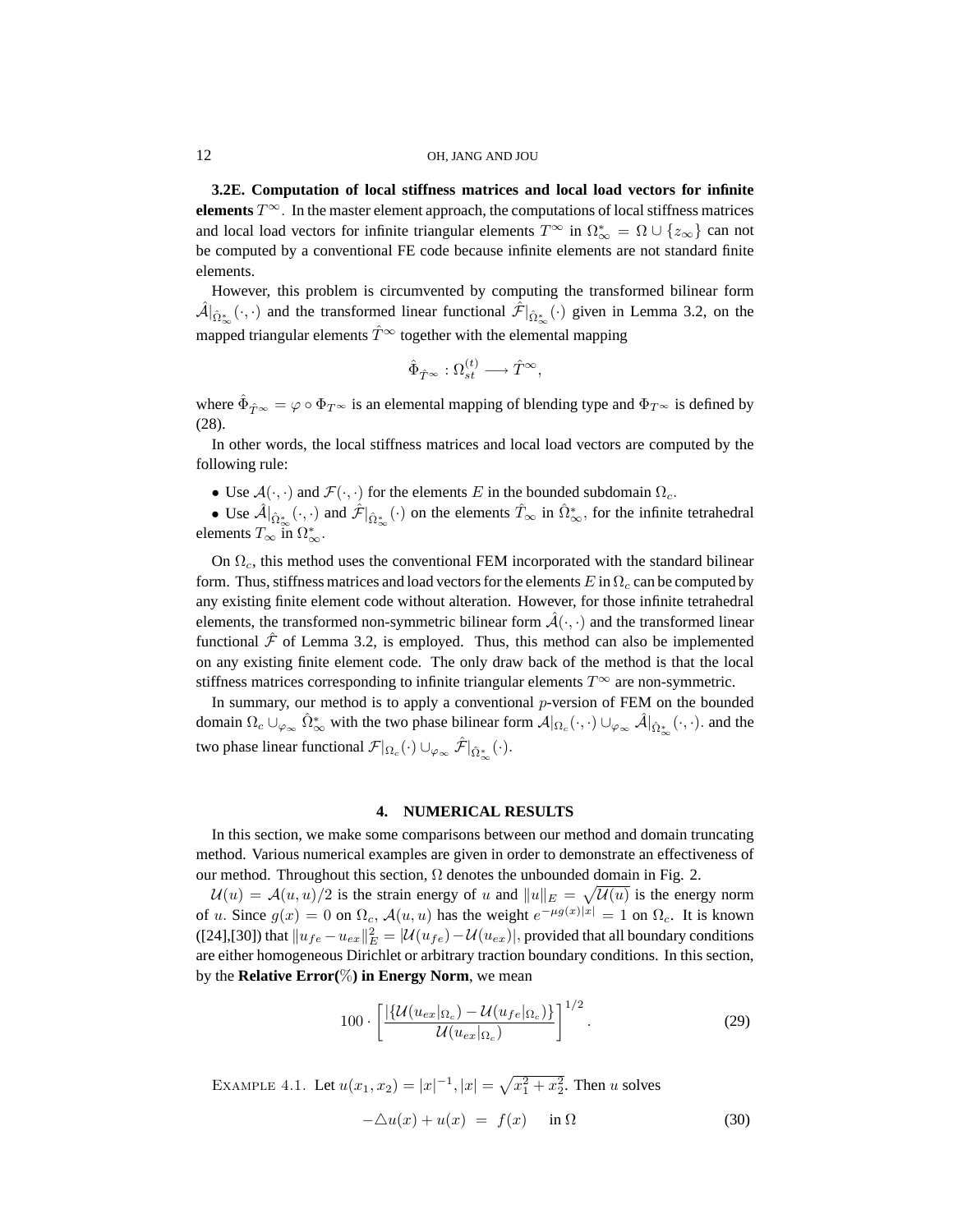

**FIG. 2.** The scheme of unbounded domain Ω and Triangulation of Ω

$$
\frac{\partial u(x)}{\partial n} = g_N(x) \quad \text{on } \Gamma
$$

where  $f(x) = -|x|^{-3} + |x|^{-1}$ , and  $g_N(x) = |x|^{-2}$ .

f is not square integrable, however  $\int_{\Omega} |f|^2 e^{-2g(x)|x|} dx < \infty$  and hence  $f \in L_2(\Omega; \mu, g)$ .

Theorem 2.2 shows that the rate of convergence of our method depends on those constants  $\mu$ ,  $\rho$ . Since  $\alpha = \beta = 1$  for this example,  $\rho$  and  $\mu$  can be selected freely so that the stability constant  $\alpha - \rho \mu \beta = 1 - \rho \mu \approx 1$ .

Throughout this section,  $a = b = 8$  for the cut off function constructed in appendix. The damping parameter *b* relaxes the gradient of the cut-off function defined by (A.1).

From this example, we have the followings:

*(i)* From Theorem 2.2, we prefer to choose  $\mu$  as small as possible. Actually,Table 1 shows that the relative errors in energy norm is getting smaller as  $\mu$  is smaller and smaller. (*ii*) However, if  $\mu$  is small, the damping weight function  $e^{-2\mu\hat{g}(\xi)c/|\xi|}$  of  $\hat{\mathcal{A}}(\cdot,\cdot)$  and

 $\hat{\mathcal{F}}(\cdot, \cdot)$  of Lemma 3.2 becomes large. Hence, as one can see from the last column of Table 1, the overall accuracy deteriorates when  $\mu$  becomes too small.

*(iii)* It is also desirable to make  $\rho$  as small as possible. However,  $\rho$  can not be smaller than 2.0. In this section, the cutoff function  $g(x)$  is selected so that  $\rho \leq 2.8$ .

*(iv)* Theorem 2.2 states that the convergence is slow for a larger constant  $\mu$ . Numerical results of Table 1 support the theory.

The relative errors in Table 1 are depicted in Fig. 3 in log-log scale. Let us note that the domain truncating method is not applicable to this problem because the support of  $f(x)$  is unbounded.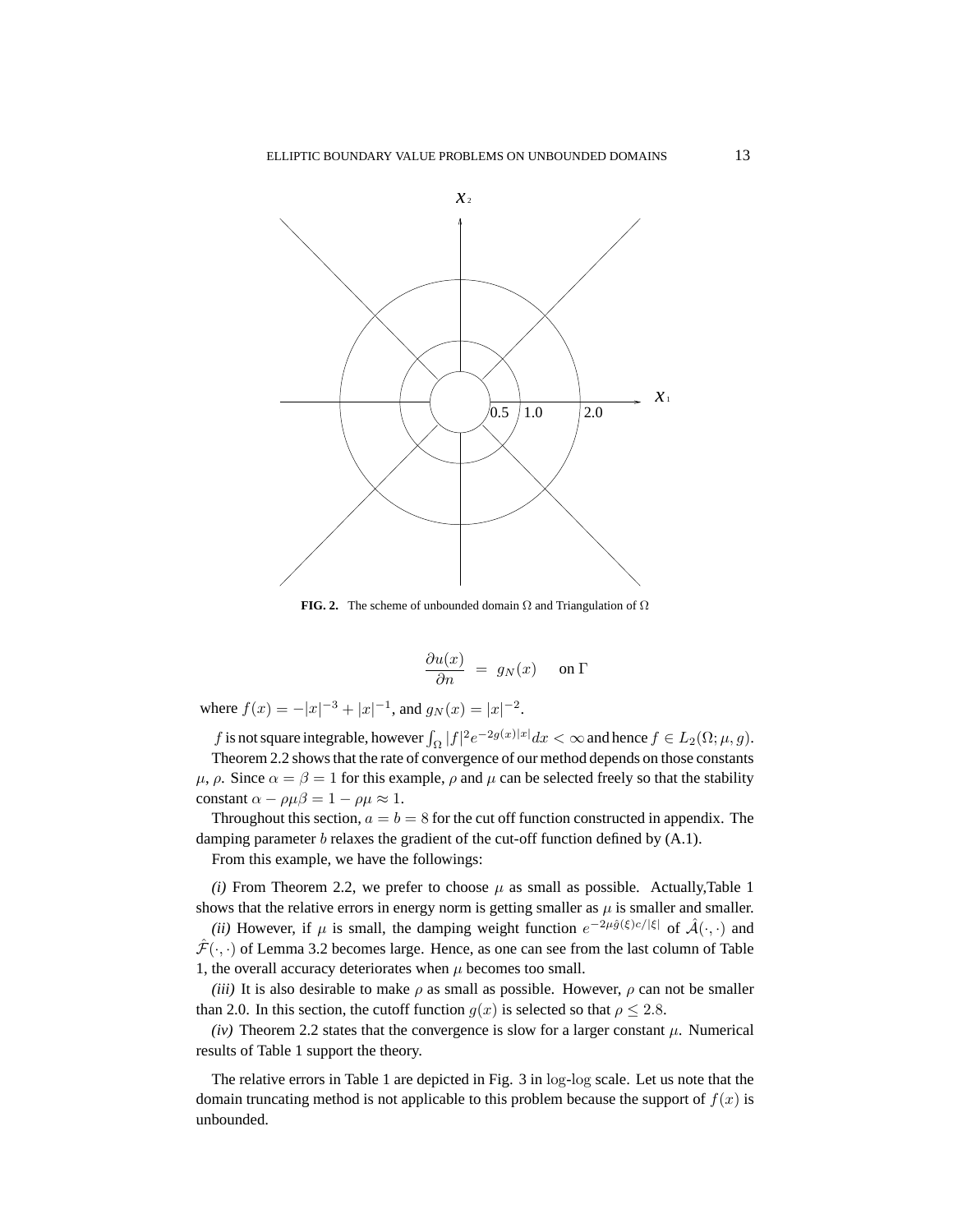**TABLE 1** The Relative Errors in Energy Norm (%) of FE solutions of  $-\Delta u + u = f$ by WRGM when the true solution is  $u_{ex} = |x|^{-1}$ .

| p-deg          | DOF | $\mu = 0.5$ | $\mu=0.1$ | $\mu = 0.04$ | $\mu = 0.01$ | $\mu = 0.004$ | $\mu = 0.001$ |
|----------------|-----|-------------|-----------|--------------|--------------|---------------|---------------|
|                | 16  | 57.01       | 55.02     | 53.36        | 50.95        | 49.67         | 48.22         |
| $\overline{c}$ | 48  | 24.13       | 24.08     | 24.01        | 23.90        | 23.84         | 23.78         |
| 3              | 80  | 7.90        | 7.72      | 7.66         | 7.62         | 7.60          | 7.59          |
| 4              | 128 | 2.62        | 2.19      | 2.15         | 2.11         | 2.09          | 2.10          |
| 5              | 192 | 1.71        | 0.82      | 0.72         | 0.68         | 0.69          | 0.74          |
| 6              | 272 | 1.65        | 0.60      | 0.41         | 0.31         | 0.30          | 0.29          |
|                | 368 | 1.72        | 0.66      | 0.38         | 0.19         | 0.05          | 0.19          |
| 8              | 480 | 1.30        | 0.64      | 0.38         | 0.17         | 0.03          | 0.16          |
|                |     |             |           |              |              |               |               |

The second example is to show the convergence rates with respect to various choices of  $\mu$  when the true solution decays much more slowly.

EXAMPLE 4.2. Let 
$$
u(x_1, x_2) = |x|^{-1/2}
$$
,  $|x| = \sqrt{x_1^2 + x_2^2}$ . Then *u* solves  
\n
$$
-\Delta u(x) + u(x) = f(x) \quad \text{in } \Omega,
$$
\n
$$
\frac{\partial u(x)}{\partial n} = g_N(x) \quad \text{on } \Gamma,
$$
\n(31)

where  $f(x) = -0.25|x|^{-2.5} + |x|^{-1/2}$ , and  $g_N(x) = 0.5|x|^{-3/2}$ .

Since the true solution of this example decays much slower than that of the first example, the weighted norm of  $u$  is larger than the previous one. Hence, as one can see from Table 2, the convergence of FE solutions are slower than the first one.

**TABLE 2** The Relative Errors in Energy Norm (%) of FE solutions of  $-\Delta u + u = f$ by WRGM, when the true solution is  $u_{ex} = |x|^{-1/2}$ .

|       | <b>DOF</b> |             |              |              |              |               |
|-------|------------|-------------|--------------|--------------|--------------|---------------|
| p-deg |            | $\mu = 0.1$ | $\mu = 0.07$ | $\mu = 0.05$ | $\mu = 0.01$ | $\mu = 0.001$ |
|       | 16         | 47.09       | 54.94        | 63.76        | 119.31       | 282.64        |
| 2     | 48         | 13.8        | 17.16        | 21.81        | 44.68        | 52.66         |
| 3     | 80         | 5.66        | 7.48         | 9.36         | 16.93        | 26.69         |
| 4     | 128        | 2.02        | 2.77         | 4.12         | 13.25        | 34.81         |
| 5     | 192        | 0.34        | 1.29         | 2.34         | 7.31         | 15.89         |
| 6     | 272        | 0.95        | 0.81         | 0.63         | 3.26         | 9.67          |
|       | 368        | 0.56        | 0.21         | 0.29         | 3.42         | 7.76          |
| 8     | 480        | 0.55        | 0.33         | 0.38         | 1.82         | 2.70          |

The third example is to apply our method to general elliptic partial differential equation.

EXAMPLE 4.3. Let  $u(x_1, x_2) = \frac{x_1}{x_1^2 + x_2^2}$  $(=\frac{\cos \theta}{r})$ . Then u solves

$$
-\sum_{i,j=1}^2 \frac{\partial}{\partial x_j} (a_{ij} \frac{\partial u(x)}{\partial x_i}) + u(x) = f(x) \text{ in } \Omega
$$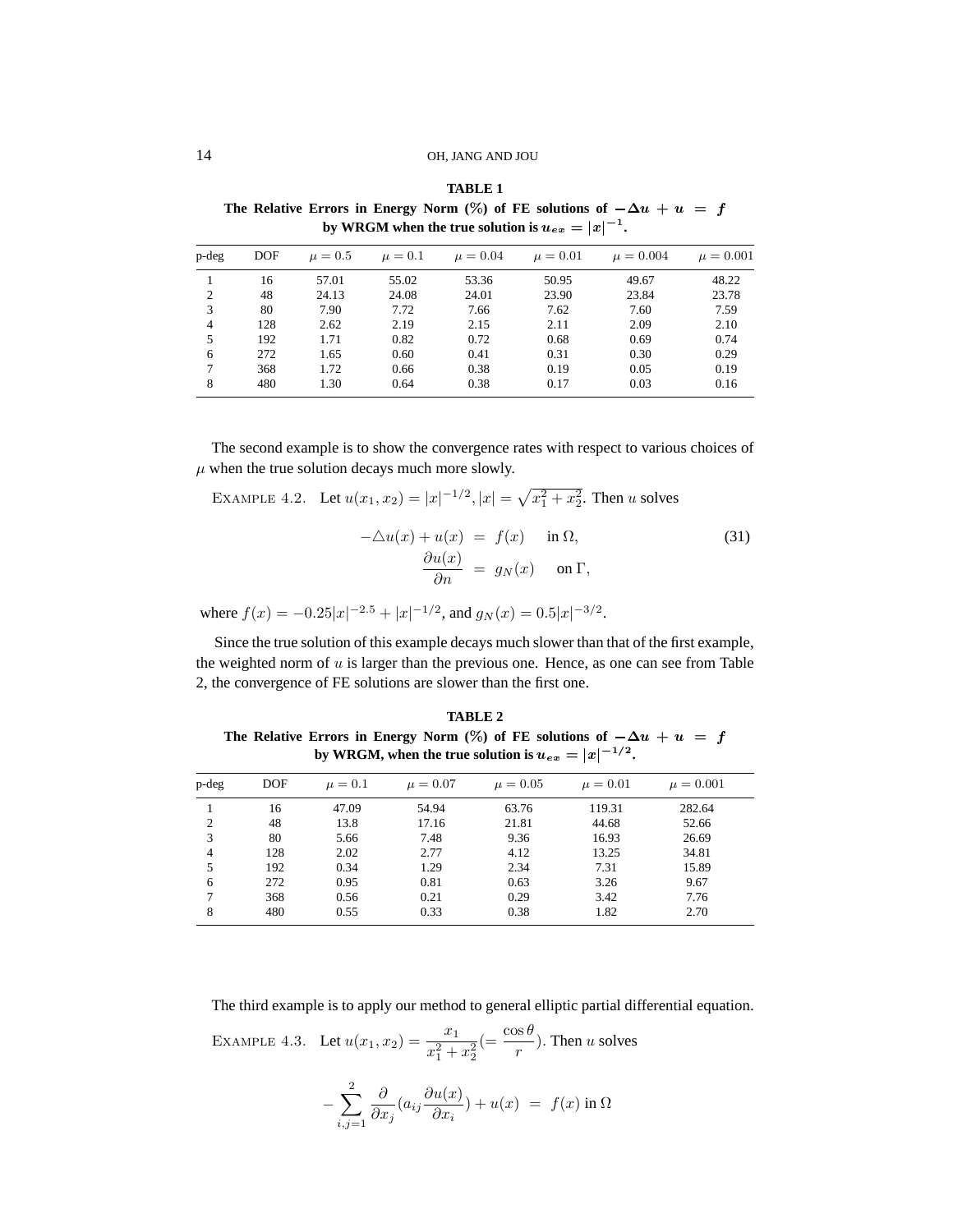**TABLE 3** The Relative Errors in Energy Norm (%) of the FE solutions of  $-\sum_{i,j=1}^2\frac{\partial}{\partial x_j}(a_{ij}\frac{\partial u}{\partial x_i})+$  $u = f$  obtained by WRGM, when the true solution is  $u_{ex} = \cos \theta / |x|$ .

| p-deg          | <b>DOF</b> | $\mu=0.1$ | $\mu = 0.05$ | $\mu = 0.01$ | $\mu = 0.001$ | $\mu = 0.0001$ |
|----------------|------------|-----------|--------------|--------------|---------------|----------------|
|                | 16         | 11.85     | 11.96        | 12.24        | 12.55         | 12.55          |
| $\overline{c}$ | 56         | 6.73      | 6.73         | 6.73         | 6.73          | 6.73           |
| 3              | 104        | 0.69      | 0.69         | 0.69         | 0.69          | 0.69           |
| 4              | 176        | 0.36      | 0.36         | 0.35         | 0.35          | 0.35           |
| 5              | 272        | 0.073     | 0.069        | 0.070        | 0.071         | 0.071          |
| 6              | 392        | 0.030     | 0.022        | 0.012        | 0.0091        | 0.0089         |
|                | 536        | 0.035     | 0.021        | 0.0059       | 0.0019        | 0.0017         |
| 8              | 704        | 0.041     | 0.020        | 0.0052       | 0.00072       | 0.00031        |

$$
\sum_{i,j=1}^2 a_{ij} \nu_j \frac{\partial u}{\partial x_i} = g_N(x) \text{ on } \Gamma,
$$

where

$$
a_{11} = 5, a_{12} = a_{21} = 1, a_{22} = 3,
$$
  
\n
$$
f(x) = -\frac{4x_1^3 - 4x_2^3 - 12x_1x_2^2 + 12x_1^2x_2}{(x_1^2 + x_2^2)^3} + \frac{x_1}{(x_1^2 + x_2^2)}
$$
  
\n
$$
g_N(x) = [(5\cos\theta + \sin\theta)\cos 2\theta + (\cos\theta + 3\sin\theta)\sin 2\theta]/r^2,
$$
  
\n
$$
(\nu_1, \nu_2) = -(\cos\theta, \sin\theta).
$$

The eigenvalues of the coefficient matrix are  $4 \pm \sqrt{2}$ . Hence,  $\alpha = \min\{1, 4 - \sqrt{2}\}\$ and  $\beta = 4 + \sqrt{2}$ . If  $a = 8.0, b = 8.0, c = 2.0$ , then  $\rho = \max\{|\lambda(t)| : 0 \le t \le b, \lambda(t) = 0\}$  $h(t) + (t + c) \frac{dh}{dt}(t)$ , is  $\leq 2.8$ . Thus, the coercivity constant becomes

$$
\alpha - \rho \mu \beta = 1 - (2.8)(\mu)(4 + \sqrt{2}) \ge 0.9985
$$

when  $\mu = 0.0001$ . Thus, the upper bound  $\frac{\beta(1+2\mu\rho)}{\alpha - \rho\mu\beta}$  of the error stated in Theorem 2.2 is 5.425. Therefore, the convergence is expected to be fast as it is shown in Table 3.

*Remark.* From these three examples, we have the following conclusion about the dependence of accuracy on the size of µ: *if the right side* f *decays fast (examples 4.1 and 4.3), a very small damping parameter* µ *can be selected to have a highly accurate solution. However, if the right side function* f *decays slowly (example 4.2), the choice of small*  $\mu$ *does not yield the best solution.* It is because the norm of the true solution becomes very large when  $\mu$  is small and f decays slowly. Actually, no weight is necessary if f has a compact support. In this case, our method yields highly accurate finite element solutions without introducing the weight functions.

The last example is different from our model problem. Now the Laplace equation,  $-\Delta u = 0$ , is considered so that our method can be compared with the domain truncating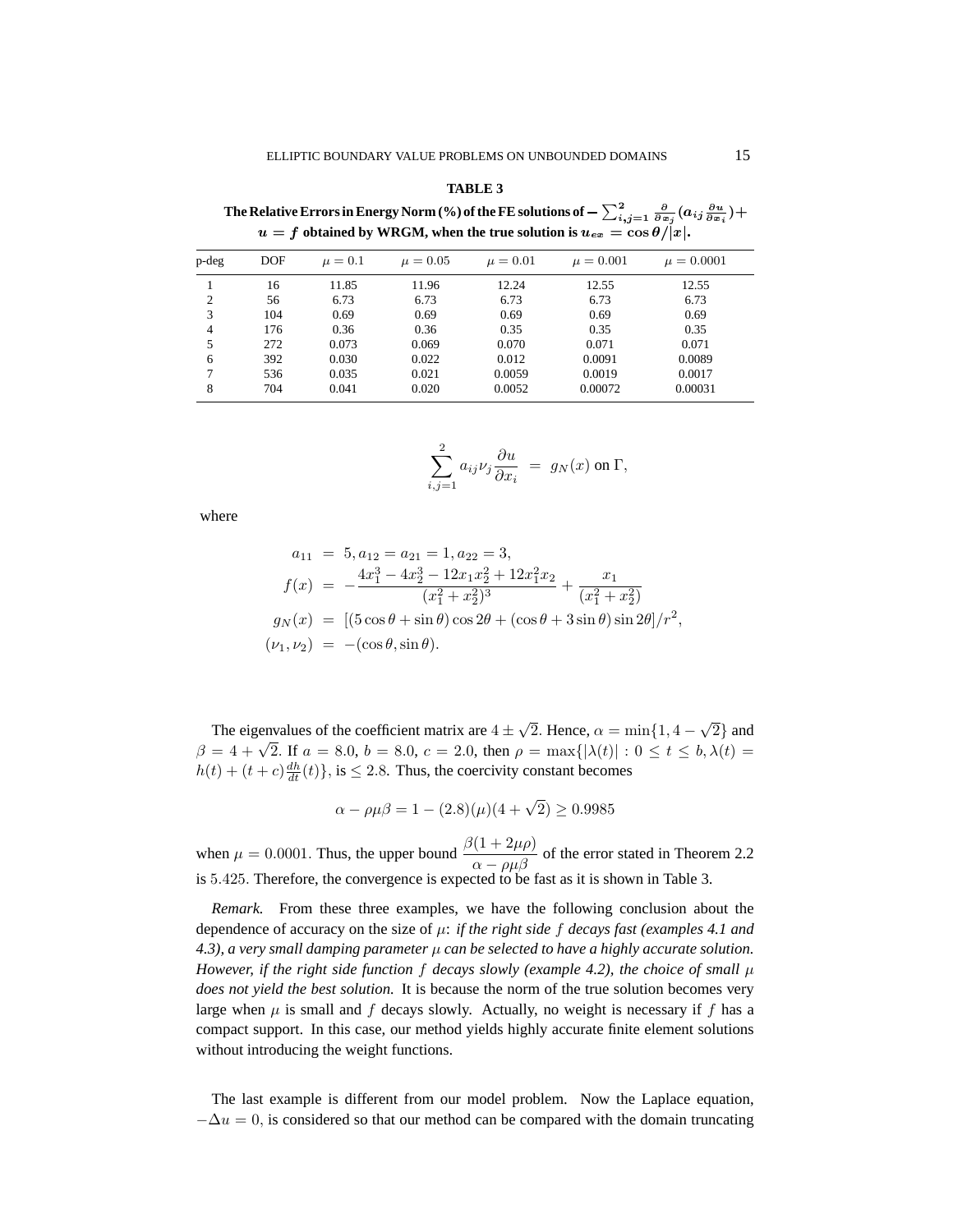method in which the sommerfeld boundary condition is imposed along the artificial boundary  $\Gamma_A$ . It was shown in section 5 of ([2]) that if  $|f|^2 |x|^4$  is integrable,  $\mu$  is allowed to be zero. In the following example, no weight functions are used.

| TABLE 4                                                                               |  |  |  |  |
|---------------------------------------------------------------------------------------|--|--|--|--|
| The Relative Errors in Energy norm (%) of the FE solutions of $\Delta u = 0$ obtained |  |  |  |  |
| by WRGM ("Mapping") as well as by the Domain Truncation Method                        |  |  |  |  |
| ("Domain-Cut"), when the true solution is $u_{ex} = 2 \cos 2\theta /  x ^2$ .         |  |  |  |  |

| $c=2$          |     |         |            |     | $c = 4$ |            |  |  |
|----------------|-----|---------|------------|-----|---------|------------|--|--|
| p-deg          | DOF | Mapping | Domain-Cut | DOF | Mapping | Domain-Cut |  |  |
| 1              | 16  | 50.40   | 50.22      | 32  | 50.58   | 50.58      |  |  |
| $\overline{c}$ | 48  | 15.89   | 13.80      | 88  | 15.94   | 15.82      |  |  |
| 3              | 80  | 7.03    | 3.90       | 144 | 7.06    | 6.76       |  |  |
| $\overline{4}$ | 128 | 2.30    | 7.74       | 224 | 2.30    | 1.12       |  |  |
| 5              | 192 | 0.64    | 8.06       | 328 | 0.64    | 1.91       |  |  |
| 6              | 272 | 0.15    | 8.08       | 456 | 0.16    | 2.01       |  |  |
| 7              | 368 | 0.02    | 8.08       | 608 | 0.04    | 2.01       |  |  |
| 8              | 480 | 0.03    | 8.08       | 784 | 0.01    | 2.01       |  |  |

EXAMPLE 4.4. Let  $u(x_1, x_2) = 2 \cos 2\theta/r^2$ . Then u solves

$$
\Delta u = 0 \text{ in } \Omega,\tag{32}
$$

$$
\frac{\partial u}{\partial n} = \frac{4\cos 2\theta}{r^3} \text{ along } \Gamma.
$$
 (33)

Let  $\Omega_{\infty} = \Omega \setminus \{(r, \theta) : r \leq c\}$  and let  $\partial \overline{\Omega}_{\infty} = \Gamma_A$ . Then the Domain Truncating Method is solving (32)-(33) on  $\Omega_c$  by imposing the following Sommerfeld boundary condition along the artificial boundary  $\Gamma_A$ .

$$
\frac{\partial u}{\partial r} + \frac{1}{r}u = 0 \text{ along } \Gamma_A. \tag{34}
$$

In this example, we consider the case when c is either 2 or 4. Since  $\frac{\partial u}{\partial r} + \frac{1}{r}$  $\frac{1}{r}u = \frac{2\cos 2\theta}{r^3}$  $\frac{1}{r^3},$ imposing sommerfeld-type artificial boundary condition (34) assumes a large amount of error when  $c$  is small. As it is shown in Table 2 and Fig. 4, the error is decreasing as  $r$  is getting bigger, which implies a longer computing time. However, our method is virtually independent on the size of the bounded domain  $\Omega_c$ . Table 4 shows that the errors corresponding to  $c = 2$  are about the same as the errors corresponding to  $c = 4$ .

#### **APPENDIX**

In this section, a cut-off function  $g(x)$  used in this paper is constructed. Next, we prove Lemma 2.1 and Lemma 3.2. Finally, the coefficients of the transformed bilinear form are given in a specific form for the implementation of the proposed method.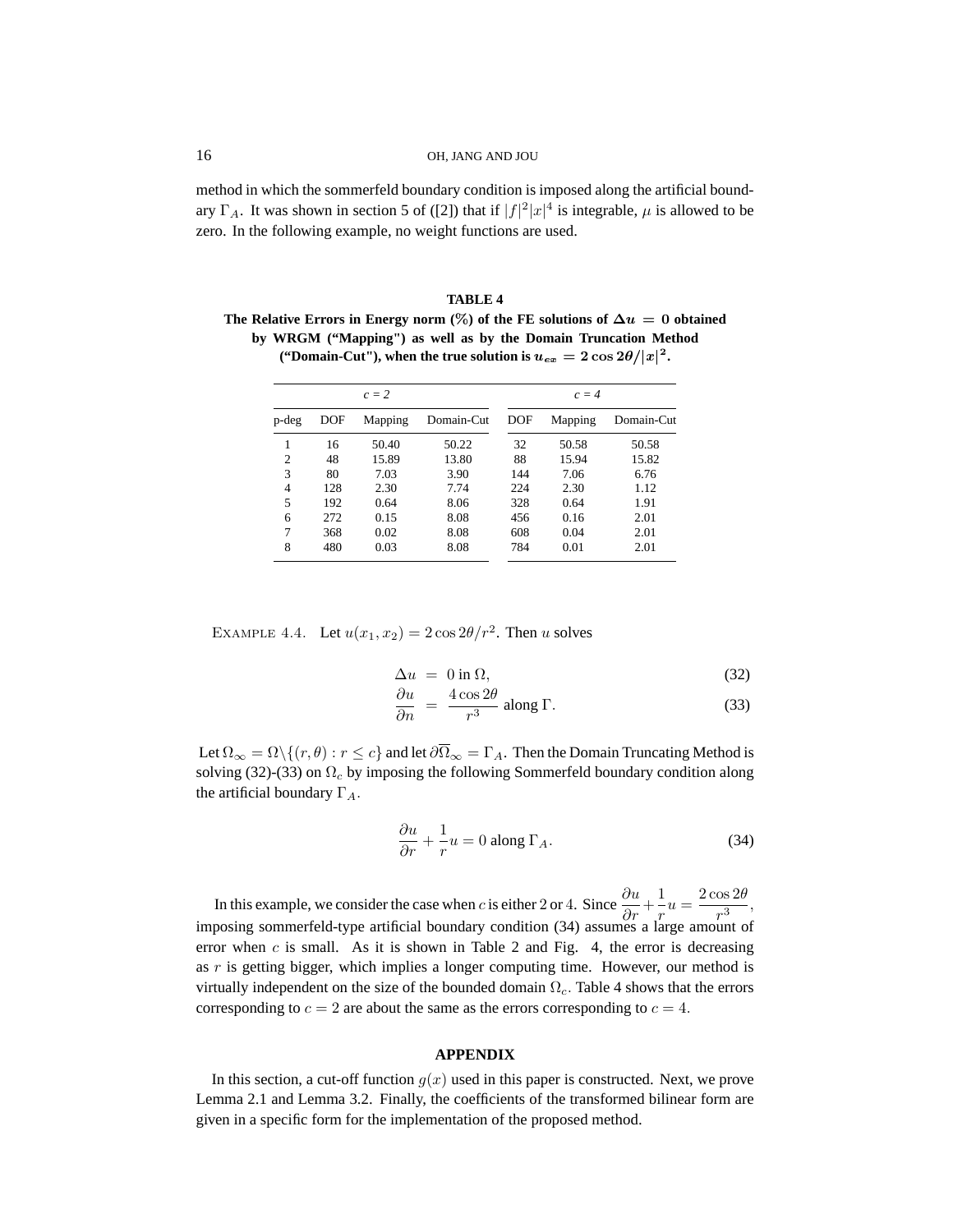

**FIG. 3.** The Relative Errors in Energy Norm % of FE solutions of  $-\Delta u + u = f$ , obtained by WRGM with various weights, when the true solution is  $u_{ex} = 1/|x|$ .



**FIG. 4.** The Relative Error in Energy Norm (%) of FE solutions of  $\Delta u = 0$ , obtained by WRGM ("Mapping") and obtained by Domain Truncation ("Truncation").

# **A.1. CONSTRUCTION OF CUT-OFF FUNCTION.**

Let  $q(t)$  be defined by

$$
q(t) = \begin{cases} e^{-a/t^2} & \text{if } t > 0, \\ 0 & \text{if } t \le 0, \end{cases}
$$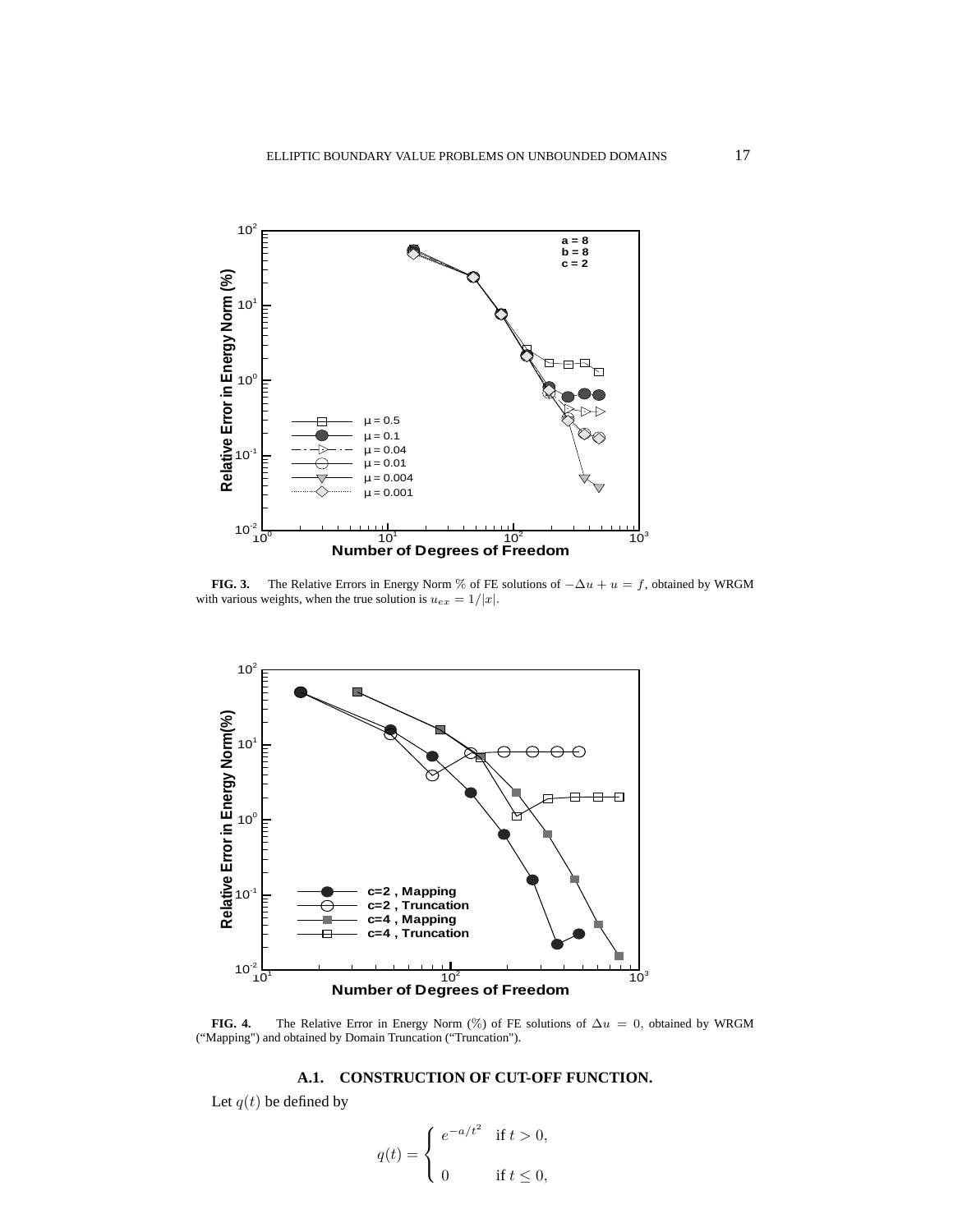where a is a positive constant. Then the function  $q(t)$  is smooth. Let

$$
h(t) = \frac{q(t)}{(q(t) + q(b - t))}.
$$
 (A.1)

Then  $h(t)$  is also smooth, and  $0 \leq h(t) \leq 1$ ,

$$
h(t) = \begin{cases} 0 & \text{if } t \leq 0 \\ 1 & \text{if } b \leq t. \end{cases}
$$

Set

$$
g(x; a, b, c) = h(|x| - c),
$$
 (A.2)

where a, b, c are positive constants and  $|x| = (x_1^2 + ... + x_n^2)^{\frac{1}{2}}$ ,  $x \in \Omega$ . Then g is a smooth function satisfying the following properties:

- 
- (i)  $0 \le g(x; a, b, c) \le 1$  for  $x \in \Omega$ ,<br>
(ii)  $q(x; a, b, c) = 0$  for  $x \in \Omega$ , (ii)  $g(x; a, b, c) = 0$  for  $x \in \Omega_c$ ,<br>
(iii)  $g(x; a, b, c) = 1$  for  $x \in \Omega \setminus \Omega$
- $g(x; a, b, c) = 1$  for  $x \in \Omega \setminus \Omega_{c+b}$ ,

where  $\Omega_{\gamma} = \{x : |x| \leq \gamma\} \cap \Omega$  for  $\gamma = c, c + b$ . In case there is no confusion, we simply denote this cut-off function by  $g(x)$ . We are interested in the constants a, b for which the size of the gradient vector of  $g$  becomes small.

#### **A.2. PROOF OF LEMMA 2.1**

*Proof.* In order to prove the inequality (7), let  $\bar{F}(x) = e^{-\mu g(x)|x|} F(x)$  and  $\bar{w}(x) =$  $e^{-\mu g(x)|x|}w(x)$ . Then by the definition 2.1

$$
||F||_{L^{2}(\mathbf{R}^{3},\mu,g)} = ||\bar{F}||_{L^{2}(\mathbf{R}^{3})} \text{ and } ||w||_{L^{2}(\mathbf{R}^{3},\mu,g)} = ||\bar{w}||_{L^{2}(\mathbf{R}^{3})}. \tag{A.3}
$$

Let

$$
K(x,\xi) = e^{-\mu g(x)|x|} \frac{e^{-|x-\xi|}}{4\pi|x-\xi|} e^{\mu g(\xi)|\xi|}.
$$

Then it follows from (**??**) that

$$
\bar{w}(x) = \int_{\mathbf{R}^3} K(x,\xi)\bar{F}(\xi)d\xi.
$$
 (A.4)

Let

$$
\Omega_B^x = \{ x \in \mathbf{R}^3 : |x| \le c + b \} \text{ and } \Omega_\infty^x = \{ x \in \mathbf{R}^3 : |x| > c + b \}. \tag{A.5}
$$

Since  $|x - \xi| \ge ||x| - |\xi||$  and  $0 \le g(x) \le 1$ ,

$$
|K(x,\xi)| \le \frac{e^{-|x-\xi|}}{4\pi|x-\xi|}e^{\mu|\xi|} \le \frac{e^{-|x|}e^{(1+\mu)|\xi|}}{|x-\xi|},
$$
\n(A.6)

$$
|K(x,\xi)| \le \frac{e^{-|x-\xi|}}{4\pi|x-\xi|}e^{\mu|\xi|} \le \frac{e^{|x|}e^{(\mu-1)|\xi|}}{|x-\xi|}.
$$
 (A.7)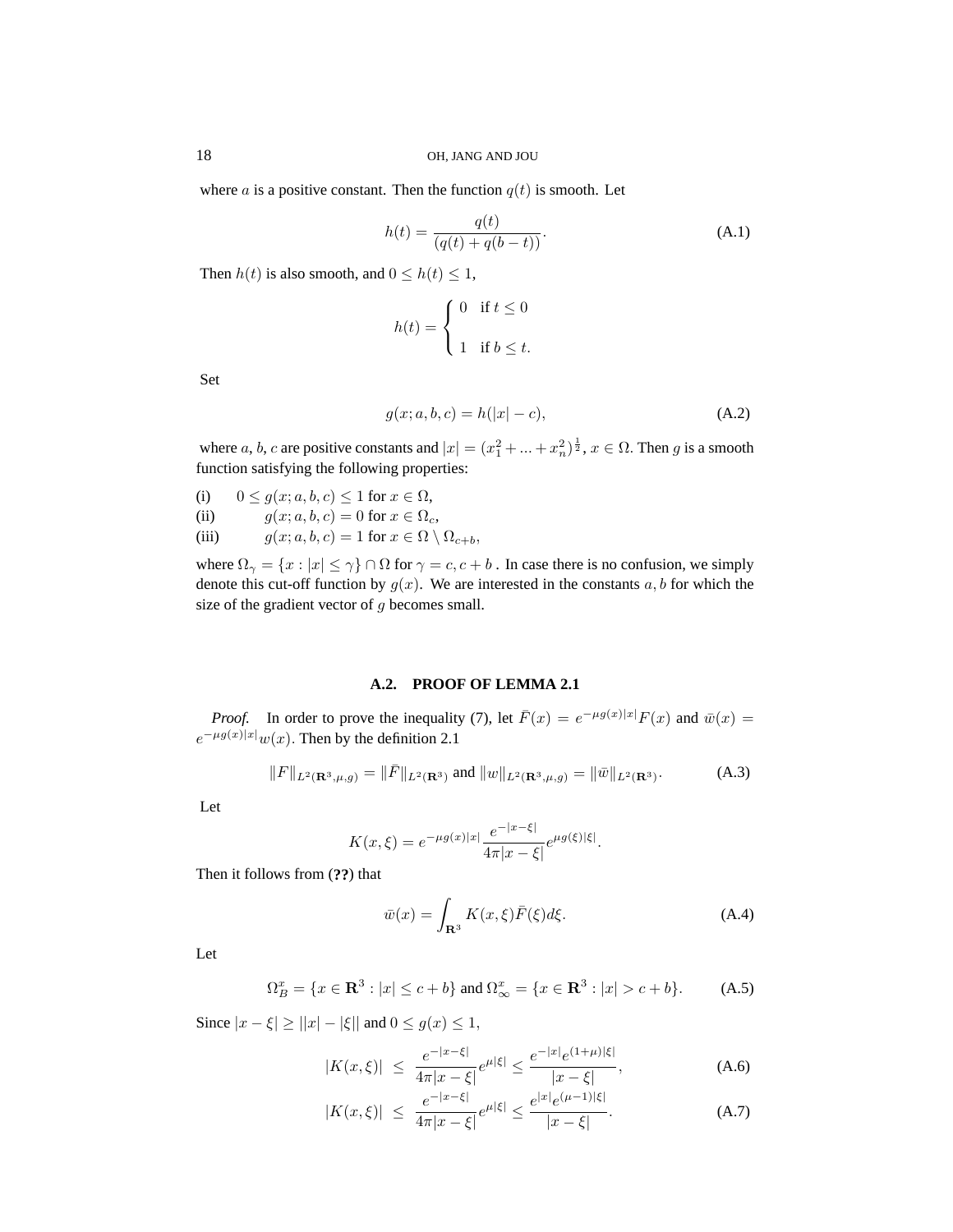Since  $e^{-|x-\xi|} = e^{-\mu|x-\xi|} e^{(\mu-1)|x-\xi|}$  and  $g(x) = 1$  on  $\Omega_{\infty}^x$ ,

$$
|K(x,\xi)| = \frac{1}{4\pi|x-\xi|}e^{-\mu(|x|-|\xi|)}e^{-\mu|x-\xi|}e^{(\mu-1)|x-\xi|}
$$
  
\n
$$
\leq \frac{1}{|x-\xi|}e^{-\mu(|x|-|\xi|)}e^{-\mu(|\xi|-|x|)}e^{(\mu-1)|x-\xi|}
$$
  
\n
$$
= \frac{1}{|x-\xi|}e^{(\mu-1)|x-\xi|} \quad \text{for } (x,\xi) \in \Omega_{\infty}^x \times \Omega_{\infty}^{\xi}.
$$
 (A.8)

Since  $0 < \mu < 1$ , by applying (A.6) on  $\Omega_{\infty}^{x} \times \Omega_{B}^{\xi}$ , (A.7) on  $\Omega_{B}^{x} \times \Omega_{\infty}^{\xi}$ , and (A.8) on  $\Omega_{\infty}^{x} \times \Omega_{\infty}^{\xi}$ , respectively, one can show that

$$
\sup_{x\in\mathbf{R}^3}\int_{\mathbf{R}^3}|K(x,\xi)|d\xi\leq C\quad\text{and}\quad \sup_{\xi\in\mathbf{R}^3}\int_{\mathbf{R}^3}|K(x,\xi)|dx\leq C
$$

for some constant C. Hence Generalized Young's Inequality (page 9 of [13]) implies

$$
\|\bar{w}\|_{L^2(\mathbf{R}^3)} \le C \|\bar{F}\|_{L^2(\mathbf{R}^3)}.
$$
\n(A.9)

Now, together with  $(A.3)$ , this proves the lemma.  $\blacksquare$ 

# **A.3. PROOF OF LEMMA 3.2**

*Proof.* Since  $g(x) = h(|x| - c)$ , its shifted function under the mapping  $\varphi_{(n)}$  is

$$
\hat{g}(\xi) = (g \circ \varphi_{(n)}^{-1})(\xi) = h(\frac{c}{|\xi|} - c)
$$

$$
= \frac{q(c/|\xi| - c)}{q(c/|\xi| - c) + q(b - (c/|\xi| - c))}.
$$

Thus, we have

$$
\hat{g}(\xi) = \begin{cases} 1 & \text{if } (\frac{c}{|\xi|} - c) \ge b \quad \text{ (or } |\xi| \le \frac{c}{b+c}), \\ \\ 0 & \text{if } (\frac{c}{|\xi|} - c) \le 0 \quad \text{ (or } |\xi| \ge 1), \\ \\ \frac{e^{-a/t^2}}{e^{-a/t^2} + e^{-a/(b-t)^2}} & \text{otherwise}, \end{cases}
$$

where  $t = c/|\xi| - c$ .

For  $|\xi| \in (c/(b+c), 1)$ , we have

$$
\nabla_{\xi}\hat{g}(\xi) = \frac{dh}{dt}(\frac{c}{|\xi|} - c)\nabla(\frac{c}{|\xi|}) = \frac{dh}{dt}(\frac{c}{|\xi|} - c)(-\frac{c}{|\xi|^2})\nabla_{\xi}|\xi|.
$$

Thus,

$$
\nabla_{\xi} e^{-2\mu \hat{g}(\xi)c/|\xi|} = (-2\mu)e^{-2\mu \hat{g}(\xi)c/|\xi|} \left\{ (\nabla_{\xi} \hat{g}(\xi)) \frac{c}{|\xi|} + \hat{g}(\xi)\nabla_{\xi} \frac{c}{|\xi|} \right\}
$$

$$
= \frac{2\mu c}{|\xi|^3} e^{-2\mu \hat{g}(\xi)c/|\xi|} (c\frac{dh}{dt}(\frac{c}{|\xi|} - c) + \hat{g}(\xi)|\xi|)\nabla_{\xi}|\xi|. \quad (A.10)
$$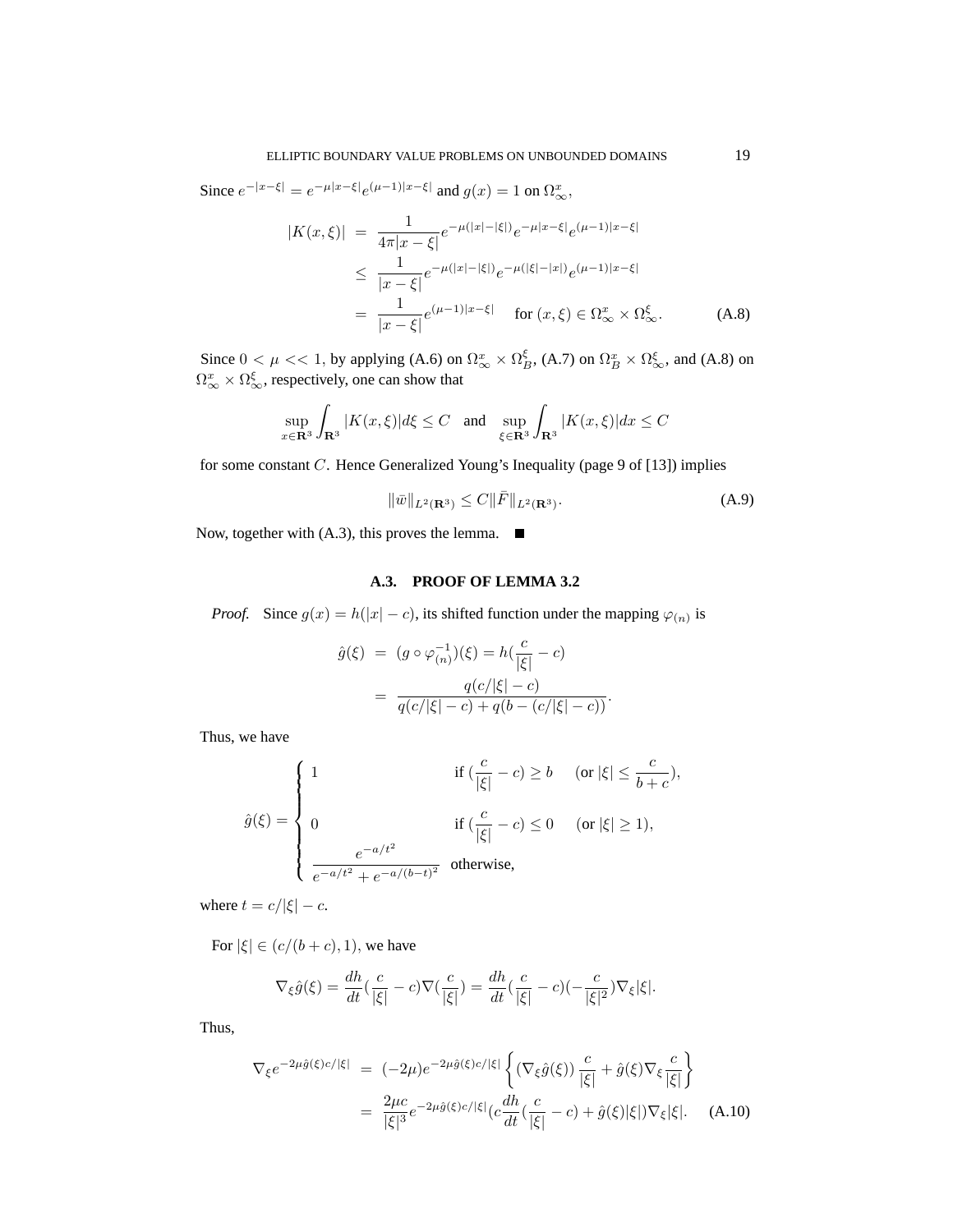By Lemma 3.1 and (A.10), we obtain

$$
\int_{\Omega_{\infty}} \nabla_x u(x) \cdot [a_{ij}(x)] \cdot (\nabla_x e^{-2\mu g(x)|x|})^T v(x) dx
$$
\n
$$
= \int_{\hat{\Omega}_{\infty}} |J(\varphi_{(n)}^{-1})| \nabla_{\xi} \hat{u}(\xi) \cdot J(\widehat{\varphi_{(n)}})^T \cdot [\hat{a}_{ij}(\xi)] \cdot J(\widehat{\varphi_{(n)}}) \cdot (\nabla_{\xi} e^{-2\mu \hat{g}(\xi)c/|\xi|})^T \hat{v}(\xi) d\xi
$$
\n
$$
= \int_{\hat{\Omega}_{\infty}} \frac{2\mu c}{|\xi|^3} e^{-2\mu \hat{g}(\xi)c/|\xi|} \left( c \frac{dh}{dt} (\frac{c}{|\xi|} - c) + \hat{g}(\xi) |\xi| \right) \nabla_{\xi} \hat{u}(\xi) \cdot [q_{ij}^{(n)}] \cdot (\nabla_{\xi} |\xi|)^T \hat{v}(\xi) d\xi
$$
\n
$$
= \int_{\hat{\Omega}_{\infty}} e^{-2\mu \hat{g}(\xi)c/|\xi|} W(\xi) \nabla_{\xi} \hat{u}(\xi) \cdot [q_{ij}^{(n)}] \cdot (\xi)^T \hat{v}(\xi) d\xi
$$

#### **A.4. EXPANSION OF**  $Q_{LI}^{(N)}$ IJ

For the implementation of our method, the coefficients  $q_{ij}^{(n)}$  of the transformed bilinear form are computed in a specific form.

Lemma A.1. With the same notations as above, we obtain the following. (i)  $J(\varphi_{(n)}) \circ \varphi_{(n)}^{-1} = J(\varphi_{(n)}^{-}) = [J(\varphi_{(n)}^{-1})]^{-1}$ , for all n. (ii)  $|J(\varphi_{(2)})| = \frac{c^2}{|x|}$  $\frac{c}{|x|^4}$ , for  $x = (x_1, x_2)$ . (iii) The entries of the  $2 \times 2$  matrix  $[q_{ij}^{(2)}]$  are as follows:

$$
q_{11}^{(2)} = [\hat{a}_{11}A^2 + 2\hat{a}_{12}AB + 2\hat{a}_{21}AB + 4\hat{a}_{22}B^2]/D,
$$
  
\n
$$
q_{12}^{(2)} = [2\hat{a}_{11}BC + \hat{a}_{12}A^2 - 4\hat{a}_{21}B^2 + 2\hat{a}_{22}AB]/D,
$$
  
\n
$$
q_{21}^{(2)} = [2\hat{a}_{11}BC + \hat{a}_{21}A^2 - 4\hat{a}_{12}B^2 + 2\hat{a}_{22}AB]/D,
$$
  
\n
$$
q_{22}^{(2)} = [4\hat{a}_{11}B^2 + 2\hat{a}_{12}BC + 2\hat{a}_{21}BC + \hat{a}_{22}A^2]/D,
$$

where  $A = (-\xi_1^2 + \xi_2^2), B = \xi_1 \xi_2, C = (\xi_1^2 - \xi_2^2), D = (\xi_1^2 + \xi_2^2)^2$ . (iv)  $|J(\varphi_{(3)})| = \frac{c^3}{|x|}$  $\frac{c}{|x|^6}$ , for  $x = (x_1, x_2, x_3)$ .

(v) The entries of the  $3 \times 3$  matrix  $[q_{ij}^{(3)}]$  are as follows:.

$$
q_{11}^{(3)}(\xi) = \frac{c}{|\xi|^6} (\hat{a}_{11}A^2 + (\hat{a}_{12} + \hat{a}_{21})AB + \hat{a}_{22}B^2
$$
  
\n
$$
+ (\hat{a}_{23} + \hat{a}_{32})BC + (\hat{a}_{31} + \hat{a}_{13})AC + \hat{a}_{33}C^2),
$$
  
\n
$$
q_{12}^{(3)}(\xi) = \frac{c}{|\xi|^6} (\hat{a}_{11}AB + \hat{a}_{12}AD + \hat{a}_{21}B^2 + \hat{a}_{22}BD
$$
  
\n
$$
+ \hat{a}_{23}BE + \hat{a}_{32}CD + \hat{a}_{31}BC + \hat{a}_{13}AE + \hat{a}_{33}CE),
$$
  
\n
$$
q_{13}^{(3)}(\xi) = \frac{c}{|\xi|^6} (-\hat{a}_{11}AC - \hat{a}_{12}AE - \hat{a}_{21}BC - \hat{a}_{22}BE
$$
  
\n
$$
+ \hat{a}_{23}BF - \hat{a}_{32}CE - \hat{a}_{31}C^2 + \hat{a}_{13}AF + \hat{a}_{33}CF),
$$
  
\n
$$
q_{21}^{(3)}(\xi) = \frac{c}{|\xi|^6} (\hat{a}_{11}AB + \hat{a}_{12}B^2 + \hat{a}_{21}AD + \hat{a}_{22}BD
$$
  
\n
$$
+ \hat{a}_{23}CD + \hat{a}_{32}BE + \hat{a}_{31}AE + \hat{a}_{13}BC + \hat{a}_{33}CE),
$$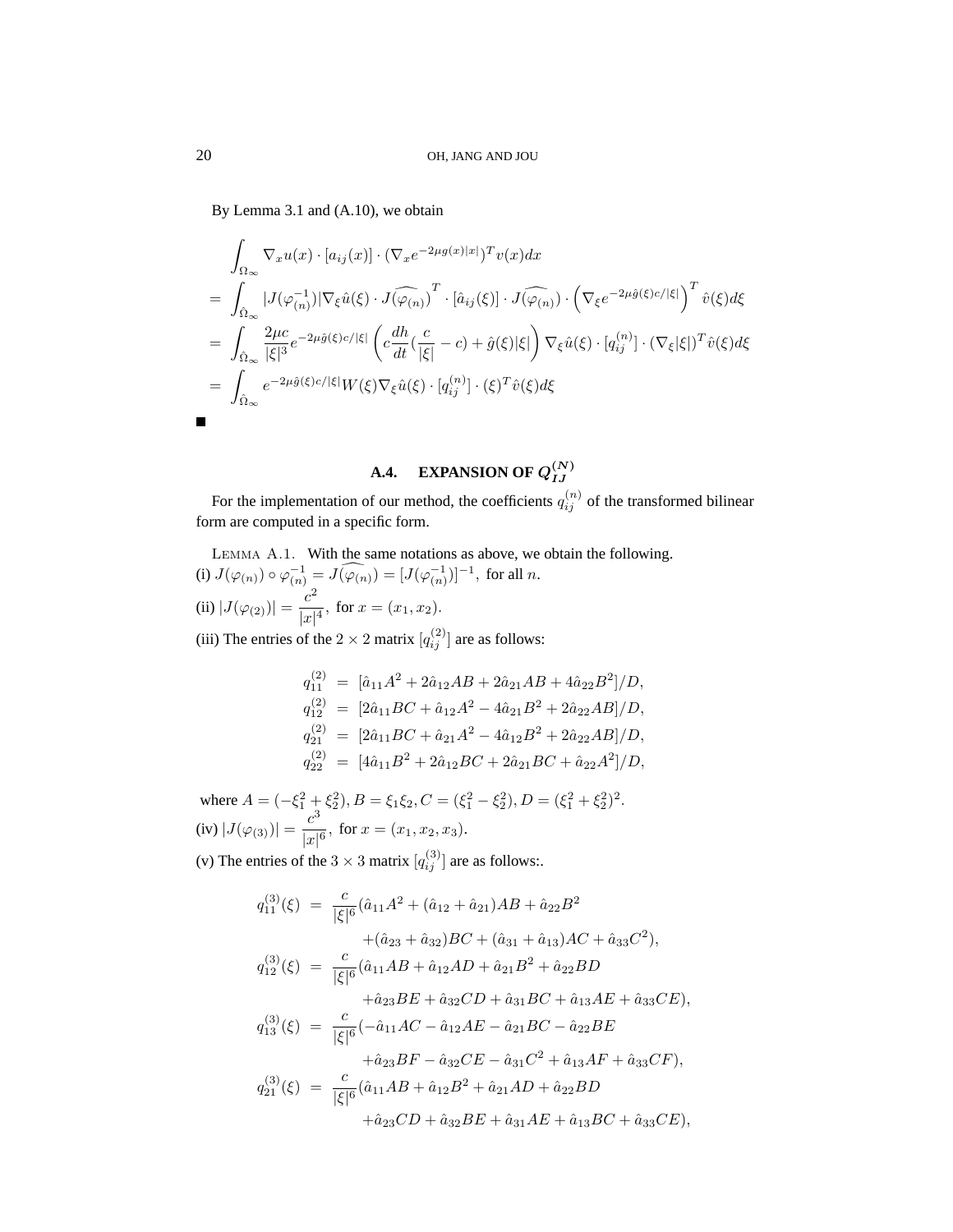ELLIPTIC BOUNDARY VALUE PROBLEMS ON UNBOUNDED DOMAINS 21

$$
q_{22}^{(3)}(\xi) = \frac{c}{|\xi|^6} (\hat{a}_{11}B^2 + (\hat{a}_{12} + \hat{a}_{21})BD + \hat{a}_{22}D^2
$$
  
+  $(\hat{a}_{23} + \hat{a}_{32})DE + (\hat{a}_{13} + \hat{a}_{31})BE + \hat{a}_{33}E^2),$   

$$
q_{23}^{(3)}(\xi) = \frac{c}{|\xi|^6} (-\hat{a}_{11}BC - \hat{a}_{12}BE - \hat{a}_{21}CD - \hat{a}_{22}DE
$$
  
+  $\hat{a}_{23}DF - \hat{a}_{32}E^2 + \hat{a}_{13}BF - \hat{a}_{31}CE + \hat{a}_{33}EF),$   

$$
q_{31}^{(3)}(\xi) = \frac{c}{|\xi|^6} (-\hat{a}_{11}AC - \hat{a}_{12}BC - \hat{a}_{21}AE - \hat{a}_{22}BE
$$
  
-  $\hat{a}_{23}CE + \hat{a}_{32}BF + \hat{a}_{31}AF - \hat{a}_{13}C^2 + \hat{a}_{33}CF),$   

$$
q_{32}^{(3)}(\xi) = \frac{c}{|\xi|^6} (-\hat{a}_{11}BC - \hat{a}_{12}CD - \hat{a}_{21}BE - \hat{a}_{22}DE
$$
  
-  $\hat{a}_{23}E^2 + \hat{a}_{32}DF + \hat{a}_{31}BF - \hat{a}_{13}CE + \hat{a}_{33}EF),$   

$$
q_{33}^{(3)}(\xi) = \frac{c}{|\xi|^6} (\hat{a}_{11}C^2 + (\hat{a}_{12} + \hat{a}_{21})CE + \hat{a}_{22}E^2 - (\hat{a}_{31} + \hat{a}_{13})CF + \hat{a}_{33}F^2).
$$

where

$$
A = -\xi_1^2 + \xi_2^2 + \xi_3^2, \qquad B = -2\xi_1\xi_2, C = 2\xi_1\xi_3, \qquad D = \xi_1^2 - \xi_2^2 + \xi_3^2, E = 2\xi_2\xi_3, \qquad F = -(\xi_1^2 + \xi_2^2 - \xi_3^2).
$$

*Proof.* (a)  $\varphi_{(n)} \cdot \varphi_{(n)}^{-1} =$  identity implies  $[J(\varphi_{(n)}) \circ \varphi_n^{-1}][J(\varphi_{(n)}^{-1})] = I_{(n)}$ , the  $n \times n$ unit matrix. Thus, we have  $J(\varphi_{(n)}) \circ \varphi_{(n)}^{-1} = [J(\varphi_{(n)}^{-1})]^{-1}$ .

(b) For  $n = 2$ , we have

$$
J(\varphi_{(2)}) = \left(\frac{c}{|x|^4}\right) \begin{bmatrix} -x_1^2 + x_2^2 & 2x_1x_2 \\ -2x_1x_2 & -(x_1^2 - x_2^2) \end{bmatrix}
$$

and, for  $n = 3$ , we have

$$
J(\varphi_{(3)}) = \left(\frac{c}{|x|^4}\right) \begin{bmatrix} -x_1^2 + x_2^2 + x_3^2 & -2x_1x_2 & 2x_1x_3 \\ -2x_1x_2 & x_1^2 - x_2^2 + x_3^2 & 2x_2x_3 \\ -2x_1x_3 & -2x_2x_3 & -(x_1^2 + x_2^2 - x_3^2) \end{bmatrix}.
$$

Thus,  $|J(\varphi_{(2)})| = \frac{c^2}{|x|}$  $\frac{c^2}{|x|^4}$  and  $|J(\varphi_{(3)})| = \frac{c^3}{|x|}$  $\frac{6}{|x|^6}$ . (c) Since  $\varphi_{(2)}^{-1} = \frac{c}{|\xi|}$  $\frac{c}{|\xi|^2}(\xi_1, -\xi_2)$  and  $\varphi_{(3)}^{-1} = \frac{c}{|\xi|}$  $\frac{6}{|\xi|^2}(\xi_1,\xi_2,-\xi_3),$  $J(\widehat{\varphi_{(2)}}) = J(\varphi_{(2)}^{-1})^{-1} = \left(\frac{1}{c}\right)$ c  $\int -\xi_1^2 + \xi_2^2 -2\xi_1\xi_2$  $2\xi_1\xi_2$   $-\xi_1^2 + \xi_2^2$ 1 (A.11)

and

$$
J(\widehat{\varphi_{(3)}}) = J(\varphi_{(3)}^{-1})^{-1}
$$
  
=  $\left(\frac{1}{c}\right) \begin{bmatrix} -\xi_1^2 + \xi_2^2 + \xi_3^2 & -2\xi_1\xi_2 & -2\xi_1\xi_3 \\ -2\xi_1\xi_2 & \xi_1^2 - \xi_2^2 + \xi_3^2 & -2\xi_2\xi_3 \\ 2\xi_1\xi_3 & 2\xi_2\xi_3 & -(\xi_1^2 + \xi_2^2 - \xi_3^2) \end{bmatrix}$ . (A.12)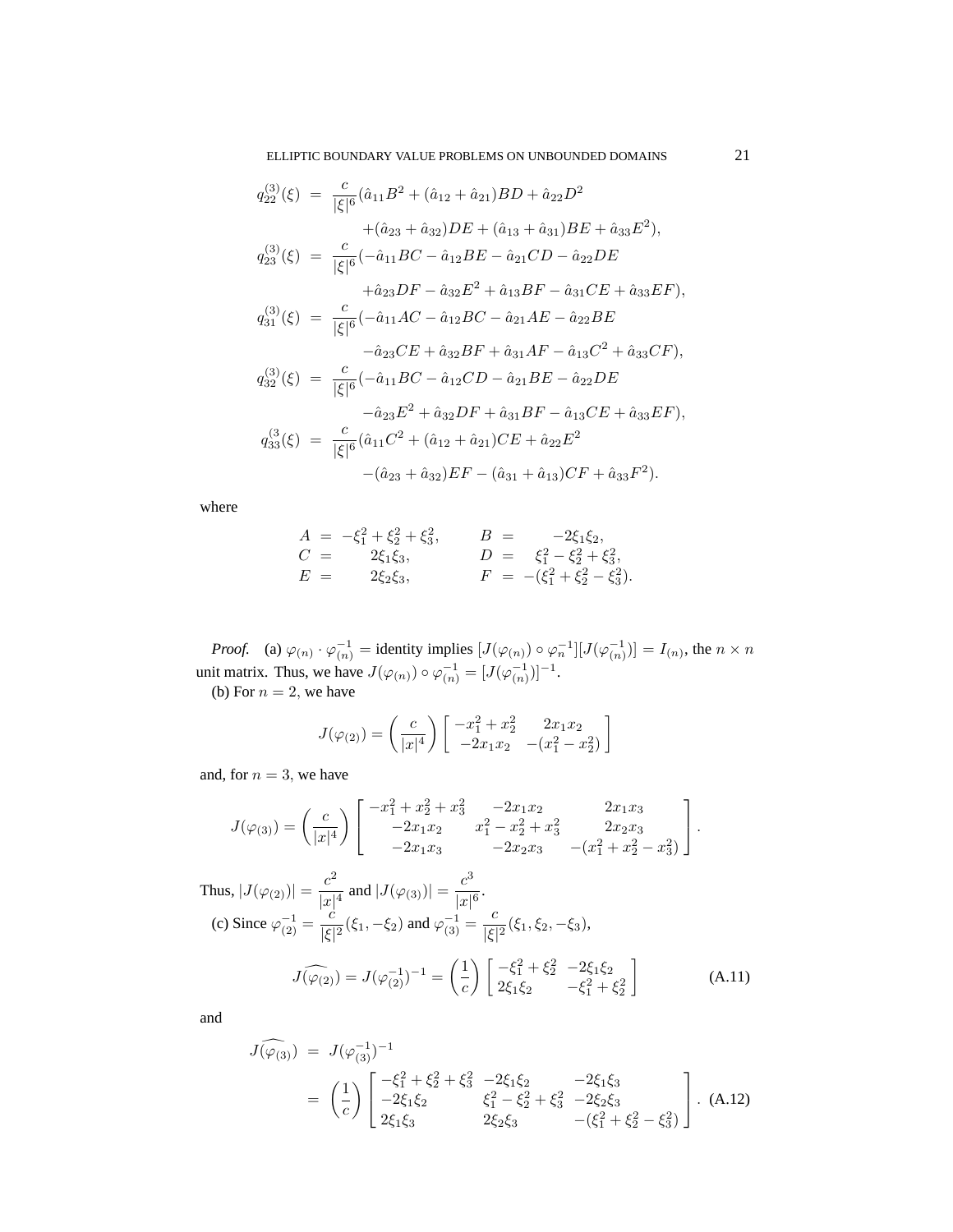Thus,

$$
[q_{ij}^{(2)}] = \frac{c^2}{|\xi|^4} J(\widehat{\varphi}_{(2)})^T \cdot [\hat{a}_{ij}(\xi)] \cdot J(\widehat{\varphi}_{(2)}), \text{ and}
$$

$$
\left[q_{ij}^{(3)}\right] = \frac{c^3}{|\xi|^6} J(\widehat{\varphi}_{(3)})^T \cdot [\hat{a}_{ij}(\xi)] \cdot J(\widehat{\varphi}_{(3)}).
$$

lead to the formulars for  $q_{ij}^{(2)}$  and  $q_{ij}^{(3)}$  respectively.

If the elliptic operator is  $\Delta$ , then the transformed bilinear  $\hat{\mathcal{A}}(\cdot,\cdot)$  has a much simpler form as follows:

COROLLARY A.1. We have the following.

$$
\int_{\Omega_{\infty}} e^{-2\mu g(x)|x|} \nabla_x u(x) \cdot (\nabla_x v(x))^T dx = \int_{\hat{\Omega}_{\infty}} k_1(\xi) e^{-2\mu \hat{g}(\xi)c/|\xi|} \nabla_{\xi} \hat{u}(\xi) \cdot (\nabla_{\xi} \hat{v}(\xi))^T d\xi,
$$
\n
$$
\int_{\Omega_{\infty}} v(x) \nabla_x u \cdot [\nabla_x e^{-2\mu g(x)|x|}]^T dx = \int_{\hat{\Omega}_{\infty}} k_2(\xi) e^{-2\mu \hat{g}(\xi)c/|\xi|} (c \frac{dh}{dt} (\frac{c}{|\xi|} - c) + \hat{g}(\xi)|\xi|)
$$
\n
$$
\nabla_{\xi} \hat{u}(\xi) \cdot \hat{v}(\xi) (\xi)^T d\xi,
$$

$$
\int_{\Omega_{\infty}} e^{-2\mu g(x)|x|} u(x)v(x) dx = \int_{\hat{\Omega}_{\infty}} k_3(\xi) e^{-2\mu \hat{g}(\xi)c/|\xi|} \hat{u}(\xi) \cdot \hat{v}(\xi) d\xi,
$$
  

$$
\int_{\Omega_{\infty}} e^{-2\mu g(x)|x|} f(x)v(x) dx = \int_{\hat{\Omega}_{\infty}} k_3(\xi) e^{-2\mu \hat{g}(\xi)c/|\xi|} \hat{f}(\xi) \hat{v}(\xi) d\xi,
$$

where  $k_1(\xi) = 1, k_2(\xi) = \frac{2\mu c}{|\xi|^4}$  $\frac{2\mu c}{|\xi|^4}$ ,  $k_3(\xi) = \frac{c^2}{|\xi|^4}$  $\frac{c^2}{|\xi|^4}$ , when  $\Omega_{\infty} \subset \mathbf{R}^2$  and  $k_1(\xi) = \frac{c}{|\xi|}$  $\frac{1}{|\xi|^2}, k_2(\xi) =$  $2\mu c^2$  $\frac{2\mu c^2}{|\xi|^6}$ ,  $k_3(\xi) = \frac{c^3}{|\xi|}$  $\frac{c}{|\xi|^6}$ , when  $\Omega_{\infty} \subset \mathbf{R}^3$ , respectively.

*Proof.* From (A.11) and (A.12), we have

$$
[q_{ij}^{(2)}] = |J(\varphi_{(2)}^{-1})| \widehat{J(\varphi_{(2)})}^T \cdot I_{(2)} \cdot \widehat{J(\varphi_{(2)})} = I_{(2)} \tag{A.13}
$$

and

$$
[q_{ij}^{(3)}] = |J(\varphi_{(3)}^{-1})| \widehat{J(\varphi_{(3)})}^T \cdot I_{(3)} \cdot \widehat{J(\varphi_{(3)})} = \frac{c}{|\xi|^2} I_{(3)}.
$$
 (A.14)

The conclusion follows from  $(A.13)$ ,  $(A.14)$  and Lemma A.1.  $\blacksquare$ 

# **ACKNOWLEDGEMENTS**

*The authors thank Professors S. Molchanov and B. Vainberg of University of North Carolina at Charlotte for their various comments and suggestions on the well-posedness of exterior domain problems.*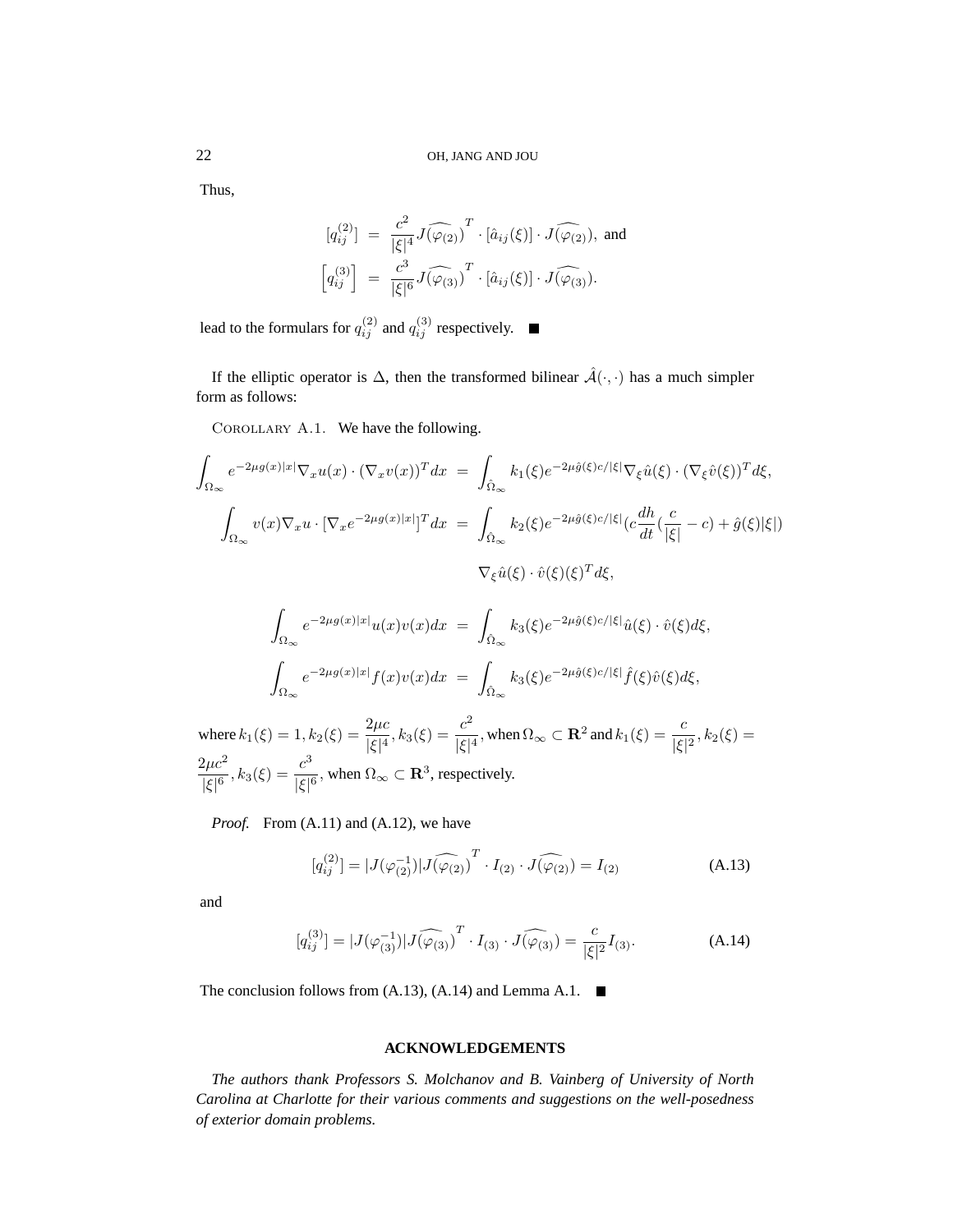#### **REFERENCES**

- 1. Babuška, I. (1972): *The Finite Element Method for Infinite Domains. I*, Math. Comput., **26**, No. 117, pp. 1-11.
- 2. Babuška, I., Oh, H.-S. (1990): The p-Version of the Finite Element Method for Domains with Corners and for *Infinite Domains,* Numer. Meth. PDEs, **6**, pp. 371-392
- 3. Babuška, I., Suri, M. (1987): The Optimal Convergence Rate of the p-Version of the Finite Element Method, SIAM J. Numer. Anal. **24**, No. 4, pp. 750-776
- 4. Babuska, I., Suri, M. (1987): ˇ *The* h*-*p *Version of the Finite Element Method with Quasi-uniform Meshes,* Math. Modeling and Numer. Anal. **21**, pp. 199-238
- 5. Babuška, I., Szabo, B. A., Katz, I. N. (1981): The p-Version of the Finite Element Method, SIAM J. Numer. Anal. **18**, pp. 515-545
- 6. Beer, G., Meek, J. L. (1981): *Infinite Domain and Elements,* Int. J. Numer. Meth. Eng., **17**, pp. 43-52
- 7. Bettess, P. (1977): *Infinite Elements,* Int. J. Numer. Meth. Eng., **11**, pp. 53-64
- 8. Bettess, P. (1980): *More on Infinite Elements,* Int. J. Numer. Meth. Eng., **15**, pp. 1613-1626
- 9. Ciarlet, P. G. (1991): Handbook of Numerical Analysis, Vol. II: Finite Element Methods(Part 1), North-Holland, Amsterdam
- 10. Gordon, W., Hall, C. (1973): *Construction of Curvilinear Co-ordinate Systems and Applications to Mesh Generation,* Int. J. Numer. Meth. Eng., **7**, pp. 461-477
- 11. Goldstein, C. I. (1982): *A Finite Element Method for Non-uniform Mesh Sizes for Unbounded Domains,* Math. Comp., **36**, pp. 387-401
- 12. Goldstein, C. I. (1982): *A Finite Element Method for Solving Helmholtz Type Equations in Waveguides and Other Unbounded Domains,* Math. Comp., **39**, pp. 309-324
- 13. Folland, G. B. (1995): Introduction to Partial Differential Equation, Princeton Univ. Press
- 14. Hagstrom, T. M., Keller, H. B. (1986): *Exact Boundary Conditions at an Artificial Boundary for Partial Differential Equations in Cylinders,* SIAM J. Math. Anal. **17**, pp. 322-341
- 15. Hagstrom, T. M., Keller, H. B. (1987): *Asymptotic Boundary Conditions and Numerical Methods for Nonlinear Elliptic Problems on Unbounded Domains,* Math. Comp. **48**, pp. 449-470
- 16. Han, H. (1982): *The Numerical Solutions of Interface Problems by Infinite Element Method,* Numer. Math. **39**, pp. 39-50
- 17. Han, H., Wu, X. (1985): *Approximation of Infinite Boundary Condition and its Application to Finite Element Methods,* J. of Comp. Math., **32**, pp. 179-192
- 18. Han, H., Wu, X. (1990): *The Approximation of the Exact Boundary Conditions at an Artificial Boundary for Linear Elastic Equations and its Application,* Math. of Comp., **59**, pp. 21-37
- 19. Kagawa, Y., Yamabuchi, T., Araki, Y. (1985): *The Infinite Boundary Element and its Application to the Unbounded Helmholtz Problem,* Int. J. for Comp. and Math. in Ele. and Ele. Eng., **41**, pp. 29-41
- 20. Li, Z.C., Mathon, R. (1990): *Boundary Approximation Methods Solving Elliptic Problems on Unbounded Domains,* J. of Compu. Physics, **89**, pp. 414-431
- 21. Lucas, T.R., Oh, H.-S.(1993): *The Method of Auxiliary Mappings for the Finite Element Solutions of Elliptic Boundary Value Problems Containing Singularities,* J. of Compu. Physics, **108**, pp327-342.
- 22. Masmoudi, M. (1987): *Numerical Solution for Exterior Problems,* Numer. Math., **51**, pp. 87-101
- 23. Mikhailov, V. P.(1978): *Partial Differential Equation,* Mir Publishers, Moscow
- 24. Oh, H.-S., Babuška, I. (1995): The Method of Auxiliary Mapping for the Finite Element Solutions of Elasticity *Problems Containing Singularities,* J. of Comp. Phys., **121**, pp. 193-212.
- 25. Oh, H.-S., Babuška, I. (1992): *The p-version of the Finite Element Method for Elliptic Boundary Value Problems with Interfaces,* Comp. Meth. Appl. Mech. Engrg, Vol. 97, pp. 211-231
- 26. Oh, H.-S., Kim, J. G., Yum, S. S. (1998): *The Weighted Finite Element Method for Elasticity Equations on Unbounded Domains,* Comp. Meth. Appl. Mech. Engrg, Vol. 152, pp259-280.